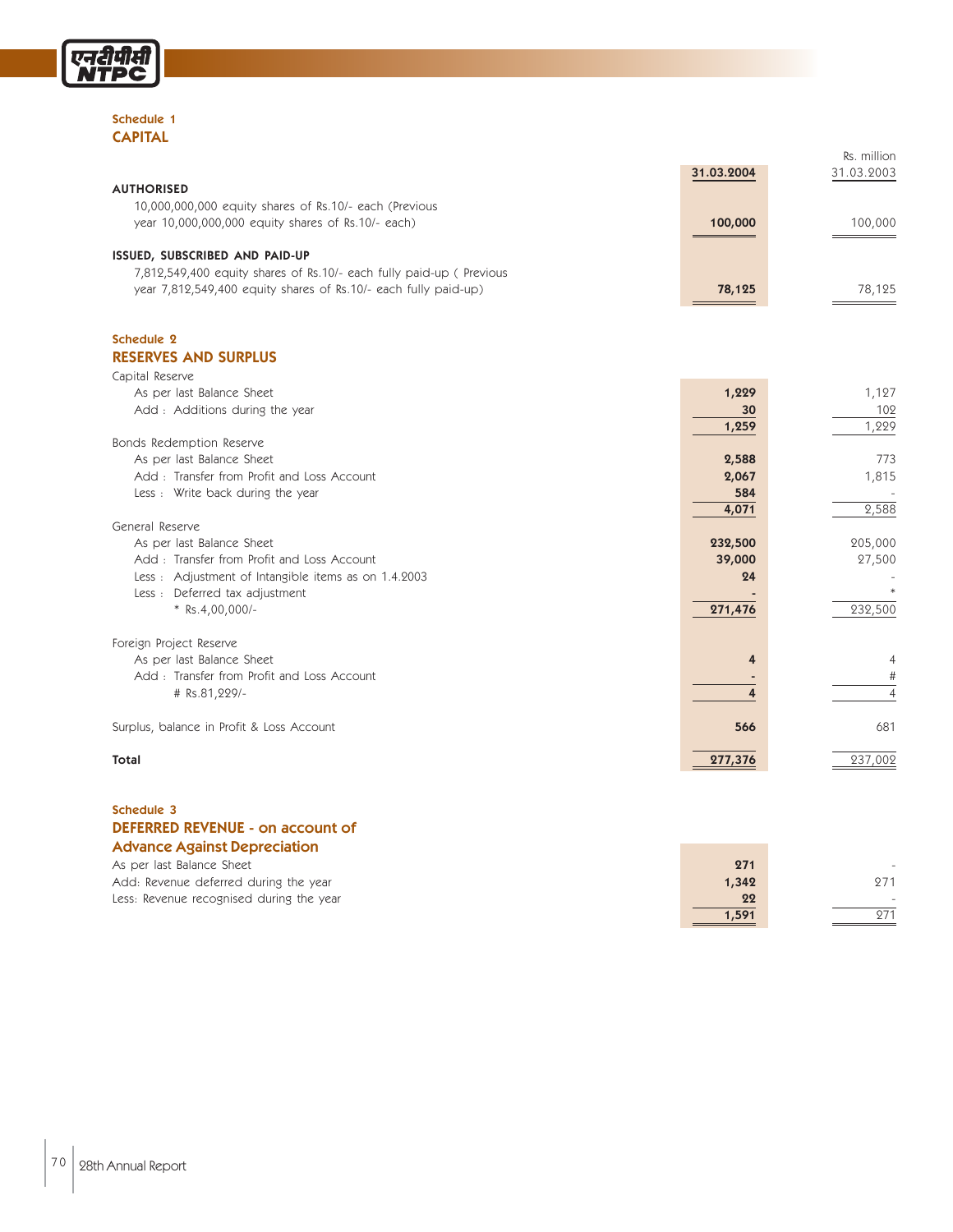#### Schedule 4 SECURED LOANS

#### Bonds

10.5% (Tax-Free) Secured Non-Cumulative Bonds of Rs.1,000/- each redeemed at par on 24th March, 2004 (Eleventh Issue - Private Placement) \*1

10% Secured Non-Convertible Taxable Bonds of Rs.10,00,000/- each with five equal Separately Transferable Redeemable Principal Parts (STRPP) redeemable at par at the end of the 6th, 7th, 8th, 9th and 10th year respectively from 5th September, 2001 (Twelfth Issue - Private Placement) \*2

9.55% Secured Non-Cumulative Non-Convertible Taxable Redeemable bonds of Rs.10,00,000/- each redeemable at par in ten equal annual instalments commencing from the end of 6th year and upto the end of 15th year from 18th April, 2002 (Thirteenth Issue -Part A - Private Placement) \*3

9.55% Secured Non-Cumulative Non-Convertible Taxable Redeemable bonds of Rs.10,00,000/- each with ten equal Separately Transferable Redeemable Principal Parts (STRPP) redeemable at par at the end of the 6th, 7th, 8th, 9th, 10th, 11th, 12th, 13th, 14th and 15th year resepectively from 30th April, 2002 - (Thirteenth Issue - Part B - Private Placement) \*3

8.05% Secured Non-Cumulative Non-Convertible Redeemable Taxable bonds of Rs.10,00,000/- each with two equal Separately Transferable Redeemable Principal Parts (STRPP) redeemable at par at the end of 4th and 5th year respectively from 1st August, 2002 (Fourteenth issue - Private Placement) \*

13.6% Secured Non-cumulative Non-convertible Redeemable Taxable Bonds of Rs.1,00,000/- each redeemable at par in three annual instalments of 30%, 30% and 40% commencing from 28th September 2004 (Fifteenth Issue - Part C - Private Placement) \*5

8% Secured Non-cumulative Non-convertible Redeemable Taxable Bonds of Rs.10,00,000/- each redeemable at par on 10th April 2018 (Sixteenth Issue - Private Placement) \*6

8.48% Secured Non-cumulative Non-convertible Redeemable Taxable Bonds of Rs.10,00,000/- each redeemable at par on 1st May, 2023 (Seventeenth Issue - Private Placement) \*6

5.95% Secured Non-cumulative Non-convertible Redeemable Taxable Bonds of Rs.10,00,000/- each with five equal Separately Transferable Redeemable Principal Parts (STRPP) redeemable at par at the end of 6th, 7th, 8th, 9th and 10th year respectively from 15th September 2003 (Eighteenth Issue - Private Placement) \*7

7.5% Secured Non-cumulative Non-convertible Redeemable Taxable Bonds of Rs.10,00,000/- each redeemable at par on 12<sup>th</sup> January, 2019 (Nineteenth Issue - Private Placement) \*8

#### Loans and Advances from Banks

Foreign Currency Term Loans (Guaranteed by Government of India) (Due for repayment within one year  $Rs.1,562$  million, Previous year Rs.1,575 million) \*9

#### Other Loans and Advances

Assets taken on lease (Due for repayment within one year Rs.1 million, Previous Year Rs.1 million)

| ٠      | 1,000  |
|--------|--------|
| 5,000  | 5,000  |
| 7,500  | 7,500  |
| 7,500  | 7,500  |
| 5,000  | 5,000  |
| 110    |        |
| 1,000  |        |
| 500    | -      |
| 5,000  |        |
| 500    |        |
| 13,730 | 15,223 |
| 4      | 3      |
| 45,844 | 41,226 |

Rs. million

31.03.2004 31.03.2003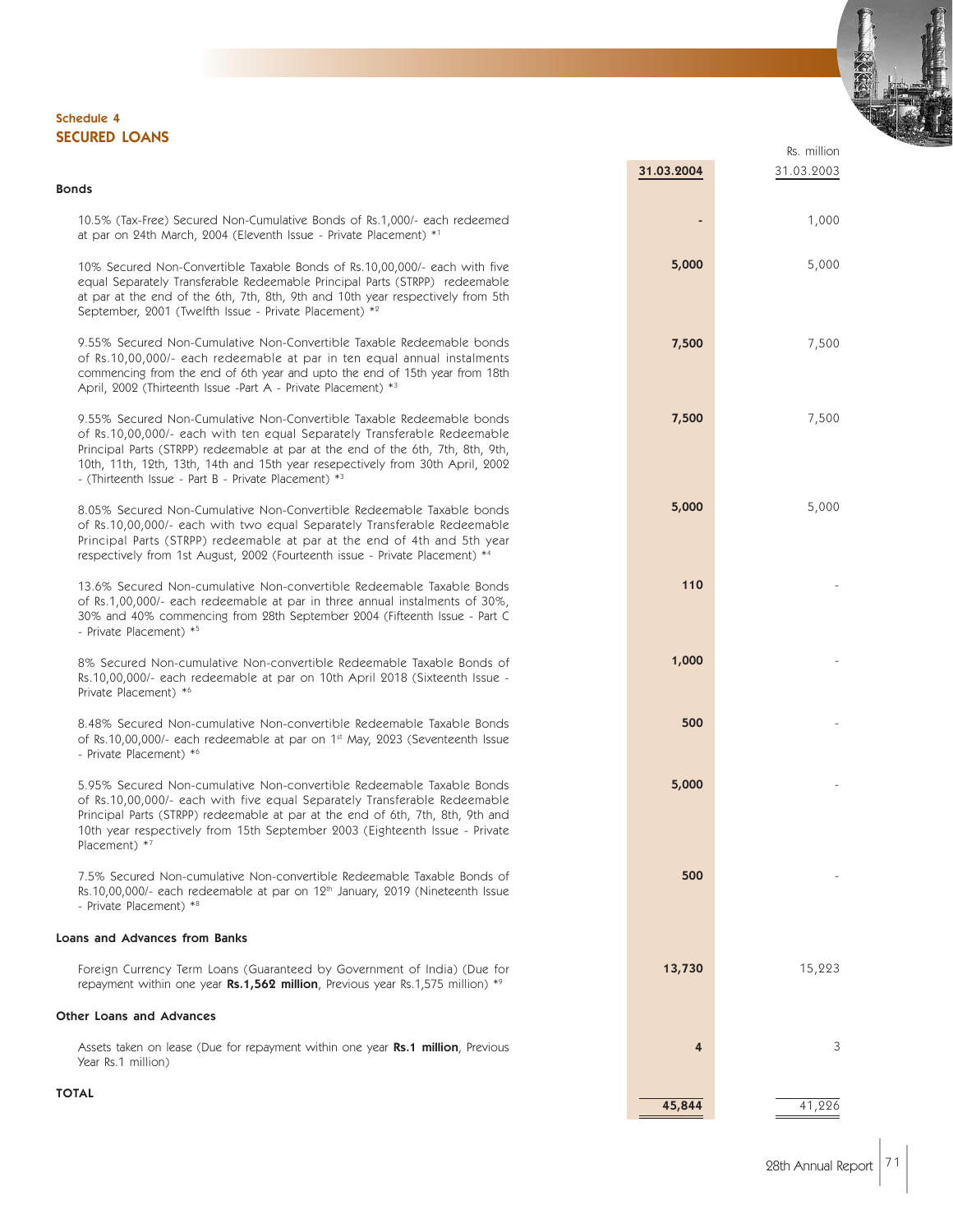

#### Schedule 4 SECURED LOANS

#### Note:

- 1 Secured by equitable mortgage / hypothecation of all the present and future fixed assets and movable assets of Korba Super Thermal Power Station as first charge, ranking pari-passu with charge already created, subject to, however, company's bankers first charge on certain movable assets hypothecated to them for working capital requirement.
- 2 Secured by (I) English mortgage of the office premises of the company at Mumbai, (II) Hypothecation of all the present and future movable assets of Singrauli Super Thermal Power Station as first charge, ranking pari-passu with charge already created, subject to, however, company's bankers' first charge on certain movable assets hypothecated to them for working capital requirement and (III) Equitable mortgage by deposit of title deeds of the immovable properties pertaining to Singrauli Super Thermal Power Station.
- 3 Secured by (I) English mortgage of the office premises of the company at Mumbai, (II) Hypothecation of all the present and future movable assets of Singrauli Super Thermal Power Station and National Capital Power Station as first charge, ranking pari-passu with charge already created, subject to, however, company's bankers' first charge on certain movable assets hypothecated to them for working capital requirement and (III) Equitable mortgage of the immovable properties pertaining to Singrauli Super Thermal Power Station by extension of charge already created.
- 4 Secured by (I) English mortgage of the office premises of the company at Mumbai, (II) Hypothecation of all the present and future movable assets of National Capital Power Station, Feroze Gandhi Unchahar Thermal Power Station and Dadri Gas Power Station as first charge, ranking pari-passu with charge already created, subject to, however, company's bankers' first charge on certain movable assets hypothecated to them for working capital requirement and (III) Equitable mortgage of the immovable properties pertaining to Singrauli Super Thermal Power Station by extension of charge already created.
- 5 Secured by (I) English mortgage of the office premises of the company at Mumbai, (II) Hypothecation of all the present and future movable assets of Dadri Gas Power Station as first charge, ranking pari-passu with charge already created, subject to, however, company's bankers' first charge on certain movable assets hypothecated to them for working capital requirement and (III) Equitable mortgage of the immovable properties pertaining to Singrauli Super Thermal Power Station by extension of charge already created.(secured during the year, shown as unsecured loan in previous year)
- 6 Secured by (I) English mortgage of the office premises of the company at Mumbai and (II) Equitable mortgage by deposit of title deeds of the immovable properties petaining to National Capital Power Station.
- 7 Secured by (I) English mortgage of the office premises of the company at Mumbai and (II) Equitable mortgage of the immovable properties pertaining to National Capital Power Station by extension of charge already created.
- 8 Secured by (I) English mortgage of the office premises of the company at Mumbai and (II) Hypothecation of all the present and future movable assets of Dadri Gas Power Station as first charge, ranking pari-passu with charge already created, subject to, however, company's bankers' first charge on certain movable assets hypothecated to them for working capital requirement.
- 9 Secured by English mortgage/hypothecation of all the present and future fixed and movable assets of Rihand Super Thermal Power Station as first charge, ranking pari-passu with charge already created, subject to, however, company's bankers' first charge on certain movable assets hypothecated to them for working capital requirement.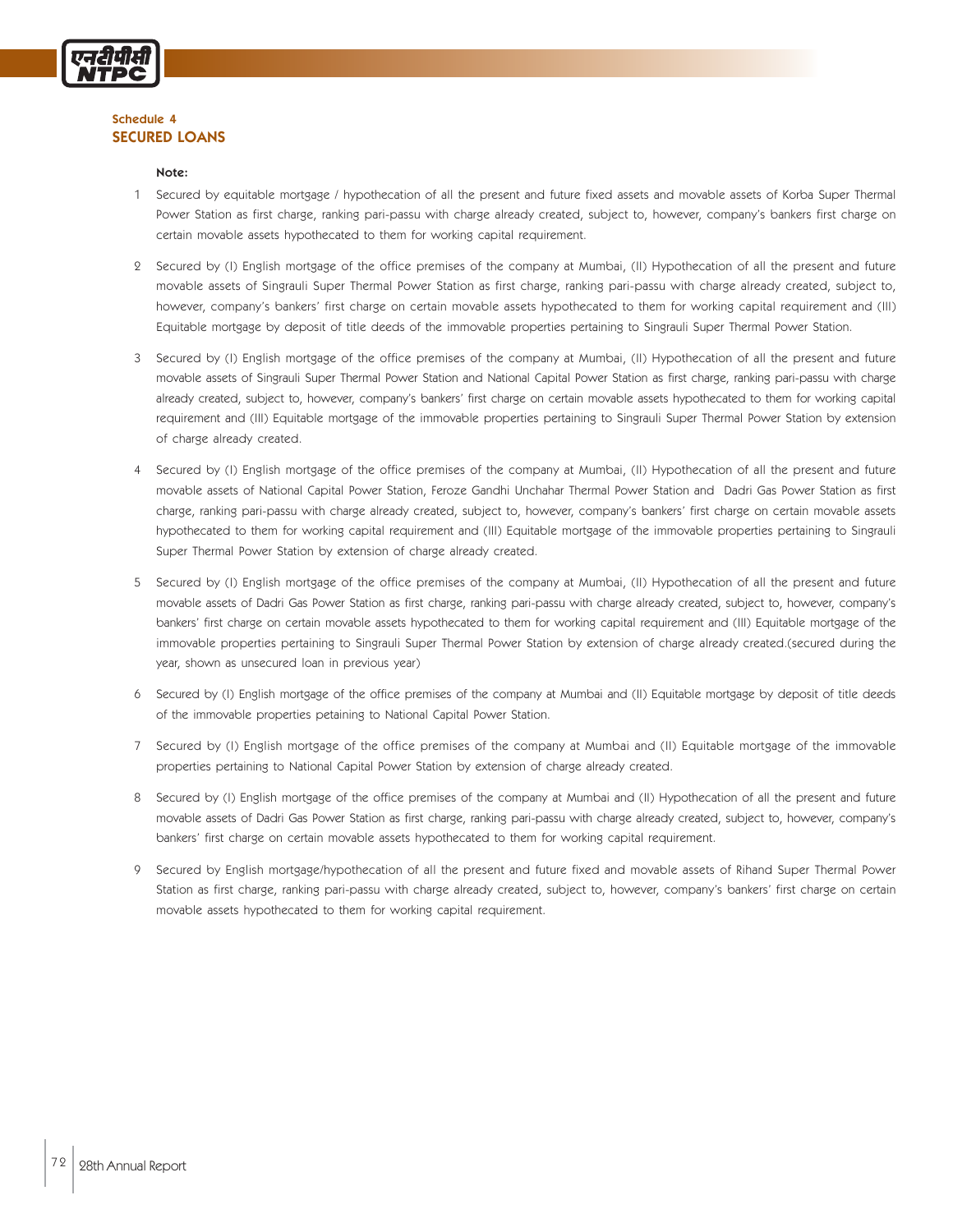#### Schedule 5 UNSECURED LOANS

|                                                                                                                                                                                                                                                                                                                                        |            | Rs. million |
|----------------------------------------------------------------------------------------------------------------------------------------------------------------------------------------------------------------------------------------------------------------------------------------------------------------------------------------|------------|-------------|
|                                                                                                                                                                                                                                                                                                                                        | 31.03.2004 | 31.03.2003  |
| <b>Fixed Deposits</b>                                                                                                                                                                                                                                                                                                                  | 5,113      | 5,067       |
| (Due for repayment within one year Rs.1,154 million, Previous year Rs.390)<br>million)                                                                                                                                                                                                                                                 |            |             |
| <b>Bonds</b>                                                                                                                                                                                                                                                                                                                           |            |             |
| 15% Secured Non-Cumulative Non-Convertible Redeemable Taxable Bonds of<br>Rs.1,00,000/- each redeemable at par in two equal instalments on 31st March<br>2005 and 31st March 2006 with put and call option on or after 31st March 2004<br>(Fifteenth Issue (Part B) - Private Placement) (since redeemed by exercising call<br>option) |            | 403         |
| 13.6% Secured Non-Cumulative Non-Convertible Redeemable Taxable Bonds<br>of Rs.1,00,000/- each redeemable at par in three annual instalments of 30%,<br>30% and 40% commencing from 28th September 2004 (Fifteenth Issue (Part C)<br>- Private Placement) (shown under 'secured loans' on creation of security)                        |            | 110         |
| 5.5% Eurobonds due for repayment on 10th March 2011                                                                                                                                                                                                                                                                                    | 8,862      |             |
| <b>Other Loans and Advances</b>                                                                                                                                                                                                                                                                                                        |            |             |
| From Banks and Financial Institutions                                                                                                                                                                                                                                                                                                  |            |             |
| Foreign Currency Term Loans (Guaranteed by Government of India, Due for<br>repayment within one year Rs.1,200 million, Previous year Rs.1,156 million)                                                                                                                                                                                 | 26,675     | 24,531      |
| Other Foreign Currency Term Loans (Due for repayment within one year<br>Rs.1,690 million, Previous year Rs.7,314 million)                                                                                                                                                                                                              | 9,375      | 16,146      |
| Rupee Term Loans (Due for repayment within one year Rs.6,236 million, Previous<br>year Rs.2,171 million)                                                                                                                                                                                                                               | 57,675     | 43,232      |
| From Others                                                                                                                                                                                                                                                                                                                            |            |             |
| Loan from Government of India (Due for repayment within one year Rs.434<br>million, Previous year Rs.458 million)                                                                                                                                                                                                                      | 984        | 1,442       |
| <b>TOTAL</b>                                                                                                                                                                                                                                                                                                                           | 108,684    | 90,931      |

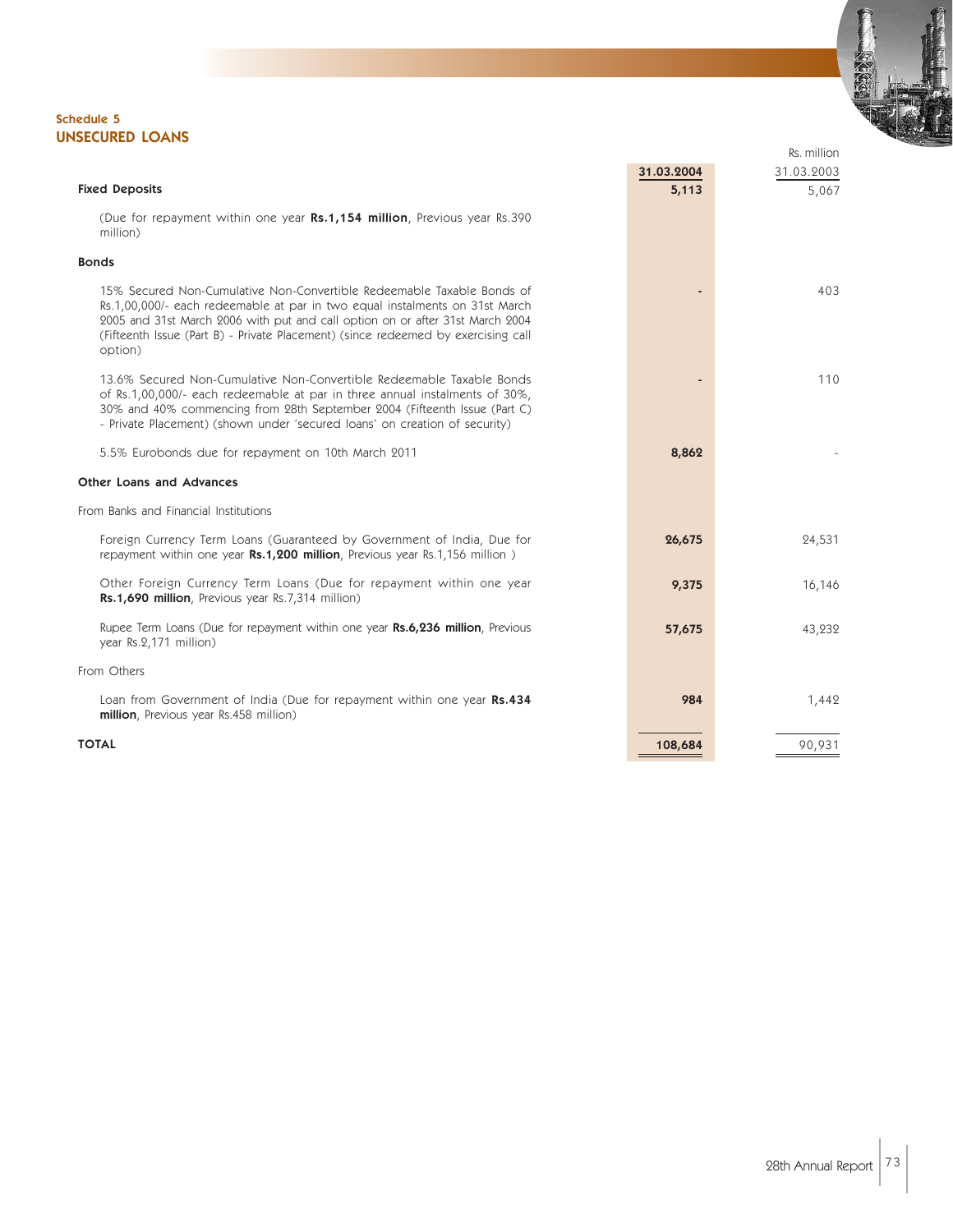#### Schedule 6 FIXED ASSETS Rs. million

एनटीपीसी<br>NTPC

|                                                                                                  |                           |                    | Gross Block                |                         |                    | Depreciation    |                          | Net Block      |                                            |                         |
|--------------------------------------------------------------------------------------------------|---------------------------|--------------------|----------------------------|-------------------------|--------------------|-----------------|--------------------------|----------------|--------------------------------------------|-------------------------|
|                                                                                                  | <b>As at</b><br>1.04.2003 | <b>Additions</b>   | Deductions/<br>Adjustments | As at<br>31.03.2004     | As at<br>1.04.2003 | For<br>the Year | Deductions/              | Upto           | As at<br>Adjustments 31.03.2004 31.03.2004 | As at<br>31.3.2003      |
| Land:<br>(including development)<br>Freehold<br>Leasehold<br>Roads, bridges, culverts & helipads | 8,046<br>1,335<br>2,860   | 1,404<br>31<br>385 | 123<br>(42)<br>(24)        | 9,327<br>1,408<br>3,269 | 221<br>475         | 28<br>65        | 19<br>(3)                | 230<br>543     | 9,327<br>1,178<br>2,726                    | 8,046<br>1,114<br>2,385 |
| Building:<br>Main plant<br>Others                                                                | 14,622<br>13,749          | 931<br>474         | (97)<br>(102)              | 15,650<br>14,325        | 6,975<br>3,017     | 505<br>390      | 22<br>(1)                | 7,458<br>3,408 | 8,192<br>10,917                            | 7,647<br>10,732         |
| Temporary erection                                                                               | 145                       | 32                 | $\mathbf{1}$               | 176                     | 92                 | 62              | $\omega$                 | 154            | 22                                         | 53                      |
| Water supply drainage & sewerage                                                                 | 4,712                     | 180                | (37)                       | 4,929                   | 729                | 253             | (1)                      | 983            | 3,946                                      | 3,983                   |
| MGR track and signalling system                                                                  | 5,906                     | 388                | $\overline{4}$             | 6,290                   | 3,683              | 283             | $\overline{\phantom{a}}$ | 3,966          | 2,324                                      | 2,223                   |
| Railway siding                                                                                   | 2,180                     | 138                | (19)                       | 2,337                   | 338                | 106             | $\bar{ }$                | 444            | 1,893                                      | 1,842                   |
| Earth dam reservoir                                                                              | 1,391                     | 14                 | (128)                      | 1,533                   | 112                | 72              | (15)                     | 199            | 1,334                                      | 1,279                   |
| Plant and machinery                                                                              | 302,470                   | 24,955             | (4, 217)                   | 331,642                 | 146,626            | 17,734          | 3                        | 164,357        | 167,285                                    | 155,844                 |
| Furniture, fixtures &<br>other office equipment                                                  | 2,704                     | 158                | (35)                       | 2,897                   | 1,648              | 288             | (9)                      | 1,945          | 952                                        | 1,056                   |
| EDP, WP machines and<br>SATCOM equipment                                                         | 1,822                     | 171                | 14                         | 1,979                   | 1,287              | 180             | 11                       | 1,456          | 523                                        | 535                     |
| Vehicles including speedboats                                                                    | 106                       | 3                  | 5                          | 104                     | 83                 | 7               | $\overline{4}$           | 86             | 18                                         | 23                      |
| Construction equipment                                                                           | 716                       | 104                | (3)                        | 823                     | 494                | 56              | $\overline{Q}$           | 548            | 275                                        | 222                     |
| Electrical installations                                                                         | 1,566                     | 146                | (10)                       | 1,722                   | 749                | 82              | 6                        | 825            | 897                                        | 817                     |
| Communication equipment                                                                          | 534                       | 45                 | 19                         | 560                     | 284                | 35              | 8                        | 311            | 249                                        | 250                     |
| Hospital equipment                                                                               | 164                       | 21                 | $\mathbf{1}$               | 184                     | 103                | 11              | $\mathbf{1}$             | 113            | 71                                         | 61                      |
| Laboratory and workshop equipment                                                                | 107                       | $\mathbf{1}$       | (9)                        | 117                     | 84                 | 6               | (1)                      | 91             | 26                                         | 23                      |
| Leased assets - Vehicles                                                                         | 3                         | $\mathbf{1}$       | ÷,                         | $\overline{4}$          | $\blacksquare$     | 1               | $\bar{a}$                | $\mathbf{1}$   | 3                                          | 3                       |
| Intangible Assets - Software                                                                     |                           | 49                 | L.                         | 49                      | ÷,                 | 16              | $\bar{\phantom{a}}$      | 16             | 33                                         |                         |
| Capital expenditure on assets not<br>owned by the Company                                        | 936                       | 8                  |                            | 944                     | 456                | 145             | (1)                      | 602            | 342                                        | 480                     |
| Unserviceable/Obsolete assets<br>at net book value or net realisable value<br>whichever is less  | 32                        |                    | 20                         | 12                      |                    |                 |                          |                | 12                                         | 32                      |
| Assets of Government                                                                             | 26                        |                    |                            | 26                      |                    |                 |                          |                | 26                                         | 26                      |
| Less:Grants from Government                                                                      | 26                        |                    |                            | 26                      |                    |                 |                          |                | 26                                         | 26                      |
| Total                                                                                            | 366,106                   | 29,639             | (4,536)                    | 400,281                 | 167,456            | 20,325          | 45                       | 187,736        | 212,545                                    | 198,650                 |
| Previous year                                                                                    | 328,912                   | 34,710             | (2,484)                    | 366,106                 | 152,131            | 15,356          | 31                       | 167,456        | 198,650 176,781                            |                         |

| Deduction/Adjustments from Gross Block includes                                    | <b>Current Year</b> | <b>Previous Year</b> |
|------------------------------------------------------------------------------------|---------------------|----------------------|
| Disposal/Retirement of assets                                                      | 386                 | 409                  |
| Cost adjustments                                                                   | (2, 171)            | (1,158)              |
| Assets capitalised with retrospective effect / Write back of excess capitalisation | (873)               | (603)                |
| Depreciation on construction equipment capitalised as IEDC                         | 16                  | 9.                   |
| Others                                                                             | (1,894)             | (1, 134)             |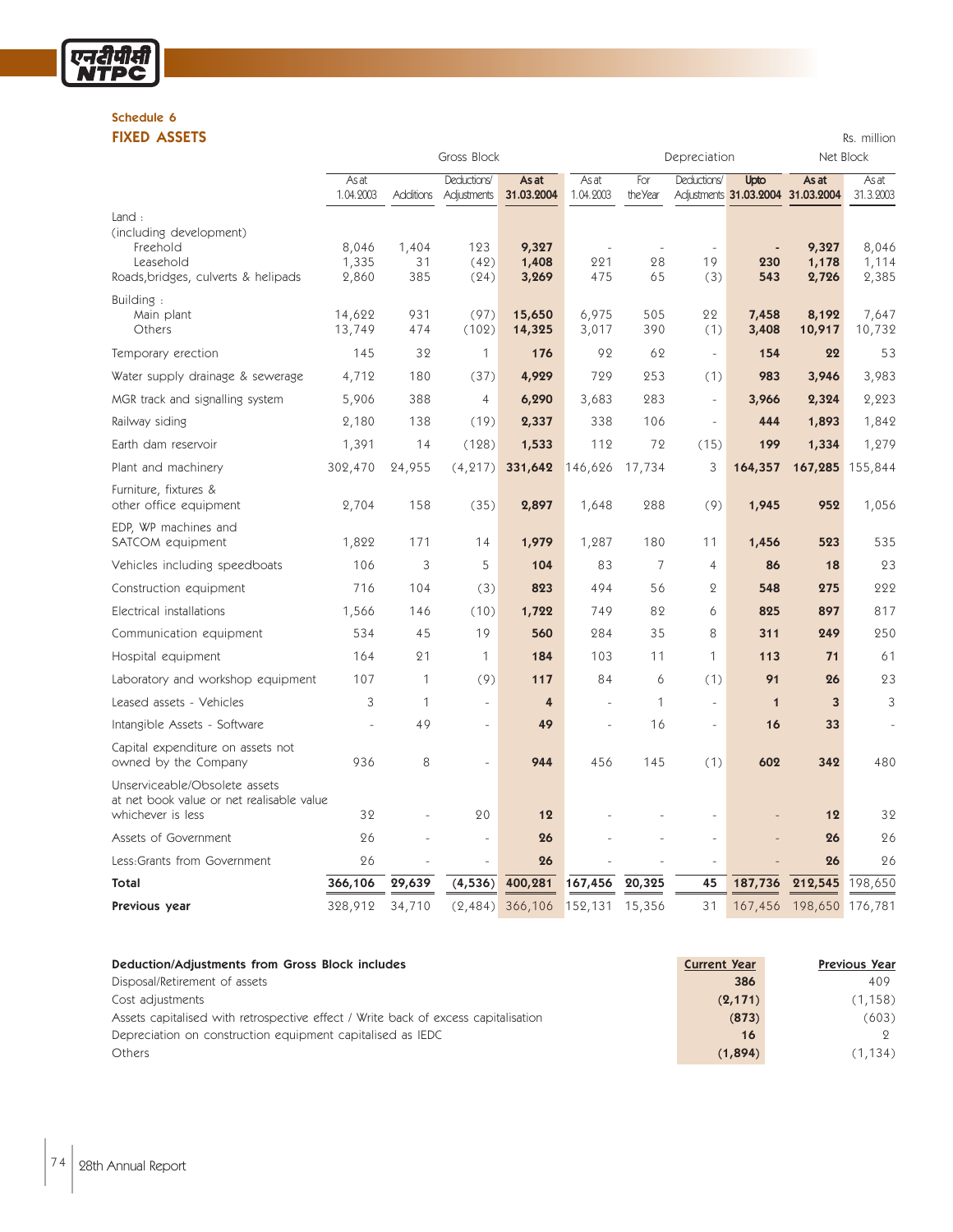

Rs. million

|                                                                                    |                     | RS. THIIIIOH         |
|------------------------------------------------------------------------------------|---------------------|----------------------|
|                                                                                    | <b>Current Year</b> | <b>Previous Year</b> |
| Deduction/Adjustments from Depreciation includes                                   |                     |                      |
| Disposal/Retirement of assets                                                      | 227                 | 275                  |
| Assets capitalised with retrospective effect / Write back of excess capitalisation | (214)               | (271)                |
| Depreciation on construction equipment capitalised as IEDC                         | 16                  |                      |
| Others                                                                             | 16                  | 25                   |
| Depreciation for the year is allocated as given below:-                            |                     |                      |
| Charged to Profit & Loss account                                                   | 20,232              | 15,291               |
| Transferred to Incidental Expenditure during Construction (Schedule 27)            | 93                  | 65                   |
|                                                                                    | 20,325              | 15,356               |
|                                                                                    |                     |                      |

#### Schedule 7 CAPITAL WORK-IN-PROGRESS

|                                                            | As at     |                | Deductions & |                    | As at               |
|------------------------------------------------------------|-----------|----------------|--------------|--------------------|---------------------|
|                                                            | 1.04.2003 | Additions      | Adjustments  | Capitalised        | 31.03.2004          |
| Development of land                                        | 307       | 211            | (22)         | 42                 | 498                 |
| Roads, bridges, culverts & helipads                        | 273       | 458            | (12)         | 385                | 358                 |
| Piling and foundation                                      |           | 77             |              |                    | 77                  |
| Buildings:                                                 |           |                |              |                    |                     |
| Main plant                                                 | 2,315     | 1,494          | 220          | 931                | 2,658               |
| <b>Others</b>                                              | 451       | 600            | (11)         | 474                | 588                 |
| Temporary erection                                         | 9         | 25             | 6            | 27                 | 1                   |
| Water supply, drainage and sewerage system                 | 106       | 109            | 4            | 180                | 31                  |
| Dams, spillways weirs, canals, reinforced                  | 401       | 1,798          |              | ÷,                 | 2,199               |
| concrete flumes and siphons                                |           |                |              |                    |                     |
| MGR track and signalling system                            | 274       | 139            | (3)          | 388                | 28                  |
| Railway siding                                             | 89        | 73             |              | 138                | 24                  |
| Earth dam reservoir                                        |           | 14             |              | 14                 |                     |
| Plant and machinery :                                      |           |                |              |                    |                     |
| On own account                                             | 167       | 156            | 176          | 3                  | 144                 |
| On supply-cum-erection contract                            | 45,501    | 27,816         | 438          | 24,613             | 48,266              |
| Furniture, fixtures and other office equipment             | 8         | 32             | (19)         | 45                 | 14                  |
| EDP/WP machines & SATCOM equipment                         | 26        | 58             | 6            | 62                 | 16                  |
| Construction equipment                                     |           | $\overline{4}$ |              | $\overline{4}$     |                     |
| Electrical installations                                   | 60        | 118            | (5)          | 133                | 50                  |
| Communication equipment                                    | 19        | 37             | 8            | 23                 | 25                  |
| Intangible assets - Software                               |           | $\mathbf{Q}$   |              | 1                  | $\mathbf 1$         |
| Capital expenditure on assets not owned by the company     | 65        | 69             | 5            | 8                  | 121                 |
|                                                            | 50,071    | 33,290         | 791          | 27,471             | 55,099              |
| Expenditure pending allocation                             |           |                |              |                    |                     |
| Survey, investigation, consultancy and supervision charges | 394       | 81             | (6)          |                    | 481                 |
| Difference in exchange on foreign Loans                    | 9         | 1,716          | 1,861        |                    | (136)               |
| Expenditure towards diversion of forest land               | 782       | 8              |              |                    | 790                 |
| Pre-Commissioning expenses (net)                           | 244       | 309            | 517          |                    | 36                  |
| Incidental expenditure during construction                 | 141       | 4,855          | (11)         | $\overline{a}$     | 5,007               |
| Less: Allocated to Capital Work-in-Progress                |           | 4,744          |              |                    | 4,744               |
|                                                            | 51,641    | 35,515         | 3,152        | 27,471             | 56,533              |
| Less: Provision for unserviceable CWIP                     | 98        | 22             |              |                    | 120                 |
| <b>Total</b>                                               | 51,543    | 35,493         | 3,152        | 27,471             | 56,413              |
| Previous Year                                              | 52,038    | 36,473         | 5,232        | $\frac{1}{31,736}$ | $\overline{51,543}$ |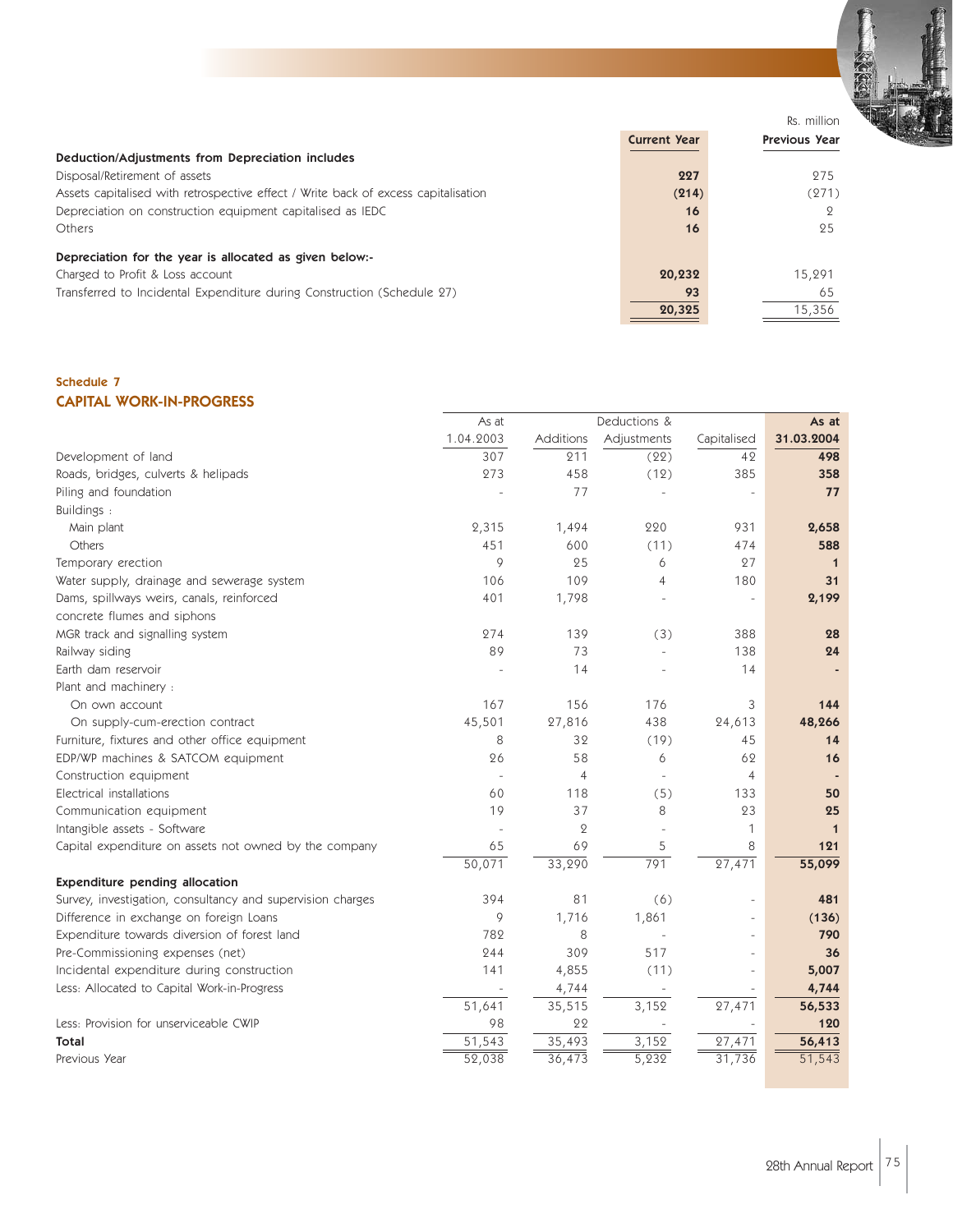

#### Schedule 8 **CONSTRUCTION STORES AND ADVANCES CONSTRUCTION STORES AND ADVANCES**

|                                                                       | 31.03.2004 | 31.03.2003 |
|-----------------------------------------------------------------------|------------|------------|
| <b>CONSTRUCTION STORES *</b>                                          |            |            |
| (At cost)                                                             |            |            |
| Steel                                                                 | 1,519      | 921        |
| Cement                                                                | 70         | 55         |
| Others                                                                | 4,811      | 6,094      |
|                                                                       | 6,400      | 7,070      |
| Less: Provision for shortages                                         | 18         | 17         |
|                                                                       | 6,382      | 7,053      |
|                                                                       |            |            |
| ADVANCES FOR CAPITAL EXPENDITURE                                      |            |            |
| Secured                                                               | 35         | 88         |
| Unsecured, considered good                                            |            |            |
| - Covered by bank guarantees                                          | 9,352      | 3,783      |
| - Others                                                              | 2,771      | 1,396      |
| Considered doubtful                                                   | 56         | 58         |
|                                                                       | 12,214     | 5,325      |
| Less: Provision for bad & doubtful advances                           | 56         | 58         |
|                                                                       | 12,158     | 5,267      |
|                                                                       |            |            |
| Total                                                                 | 18,540     | 12,320     |
|                                                                       |            |            |
| * includes material in transit, under inspection and with contractors | 4,774      | 5,644      |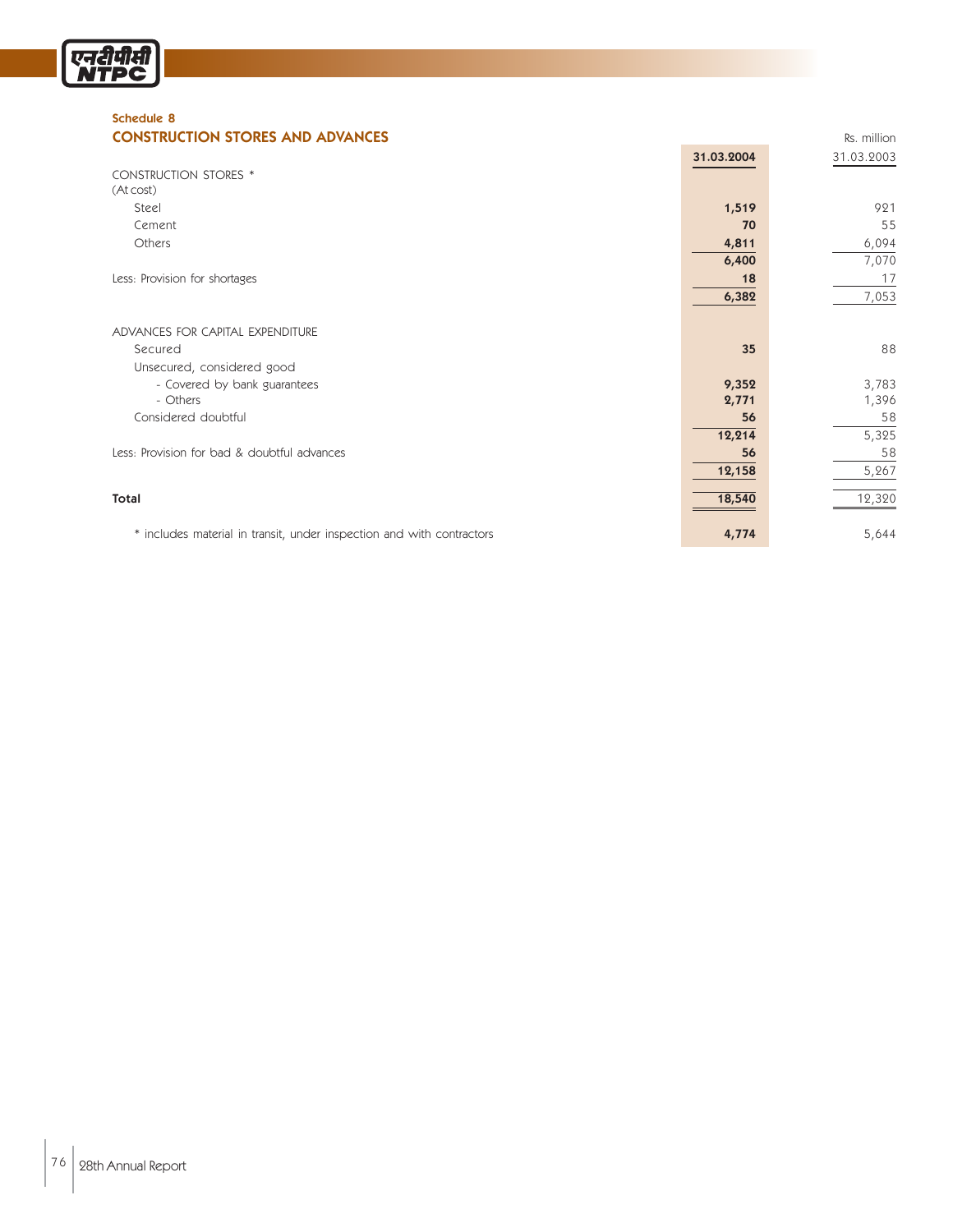### Schedule 9

| <b>INVESTMENTS</b>                                                             |                                  |                                 |            | Rs. million |
|--------------------------------------------------------------------------------|----------------------------------|---------------------------------|------------|-------------|
|                                                                                | Number of<br>shares/<br>bonds    | Face<br>value per<br>share/bond | 31.03.2004 | 31.03.2003  |
|                                                                                | Current Year/<br>(Previous Year) | (Rs)                            |            |             |
| TRADE INVESTMENTS (fully paid up, at cost<br>Unquoted unless otherwise stated) |                                  |                                 |            |             |
| Government Securities (a)<br>8.5% Tax-free State Government Special Bonds of   |                                  |                                 |            |             |
| the Government of                                                              |                                  |                                 |            |             |
| Andhra Pradesh                                                                 | 12606500                         | 1000                            | 12,607     |             |
| Assam                                                                          | 514640                           | 1000                            | 515        |             |
| Bihar                                                                          | 14666600                         | 1000                            | 14,667     |             |
| Chattisgarh                                                                    | 4832200                          | 1000                            | 4,832      |             |
| Gujarat                                                                        | 8372400                          | 1000                            | 8,372      |             |
| Haryana                                                                        | 10750000                         | 1000                            | 10,750     |             |
| Himachal Pradesh                                                               | 333880                           | 1000                            | 334        |             |
| Jammu and Kashmir                                                              | 3673600                          | 1000                            | 3,674      |             |
| Karnataka                                                                      | 1966100                          | 1000                            | 1,966      |             |
| Kerala                                                                         | 10024000                         | 1000                            | 10,024     |             |
| Madhya Pradesh                                                                 | 8308400                          | 1000                            | 8,308      |             |
| Maharashtra                                                                    | 3814000                          | 1000                            | 3,814      |             |
| Orissa                                                                         | 11028740                         | 1000                            | 11,029     |             |
| Punjab                                                                         | 3462300                          | 1000                            | 3,462      |             |
| Rajasthan                                                                      | 2900000                          | 1000                            | 2,900      |             |
| Sikkim                                                                         | 341960                           | 1000                            | 342        |             |
| Tamil Nadu                                                                     | 4650660                          | 1000                            | 4,651      |             |
| Uttar Pradesh                                                                  | 39899000                         | 1000                            | 39,899     |             |
| Uttaranchal                                                                    | 3996500                          | 1000                            | 3,996      |             |
| West Bengal                                                                    | 11742480                         | 1000                            | 11,742     |             |
| Jharkhand *                                                                    | 6222716                          | 1000                            | 6,223      |             |
|                                                                                |                                  |                                 | 164107     |             |
| * See note 5.b of Notes on Accounts (Schedule 28).                             |                                  |                                 |            |             |
| <b>Equity Shares</b>                                                           |                                  |                                 |            |             |
| Utility Powertech Ltd.                                                         | 1000000<br>(1000000)             | 10                              | 10         | 10          |
| NTPC Alstom Power Services Private Ltd.                                        | 3000000<br>(3000000)             | 10                              | 30         | 30          |
| Power Trading Corporation of India Ltd.                                        | 12000000<br>(6000000)            | 10                              | 120        | 60          |
| NTPC-SAIL Power Company Private Ltd.                                           | 58650050<br>(58650050)           | 10                              | 587        | 587         |
| Bhilai Electric Supply Company Private Ltd.                                    | 16600000<br>(16600000)           | 10                              | 166        | 166         |
| NTPC Tamil Nadu Energy Company Ltd.                                            | 500000<br>(0)                    | 10                              | 5          |             |
|                                                                                |                                  |                                 | 918        | 853         |
|                                                                                |                                  |                                 |            |             |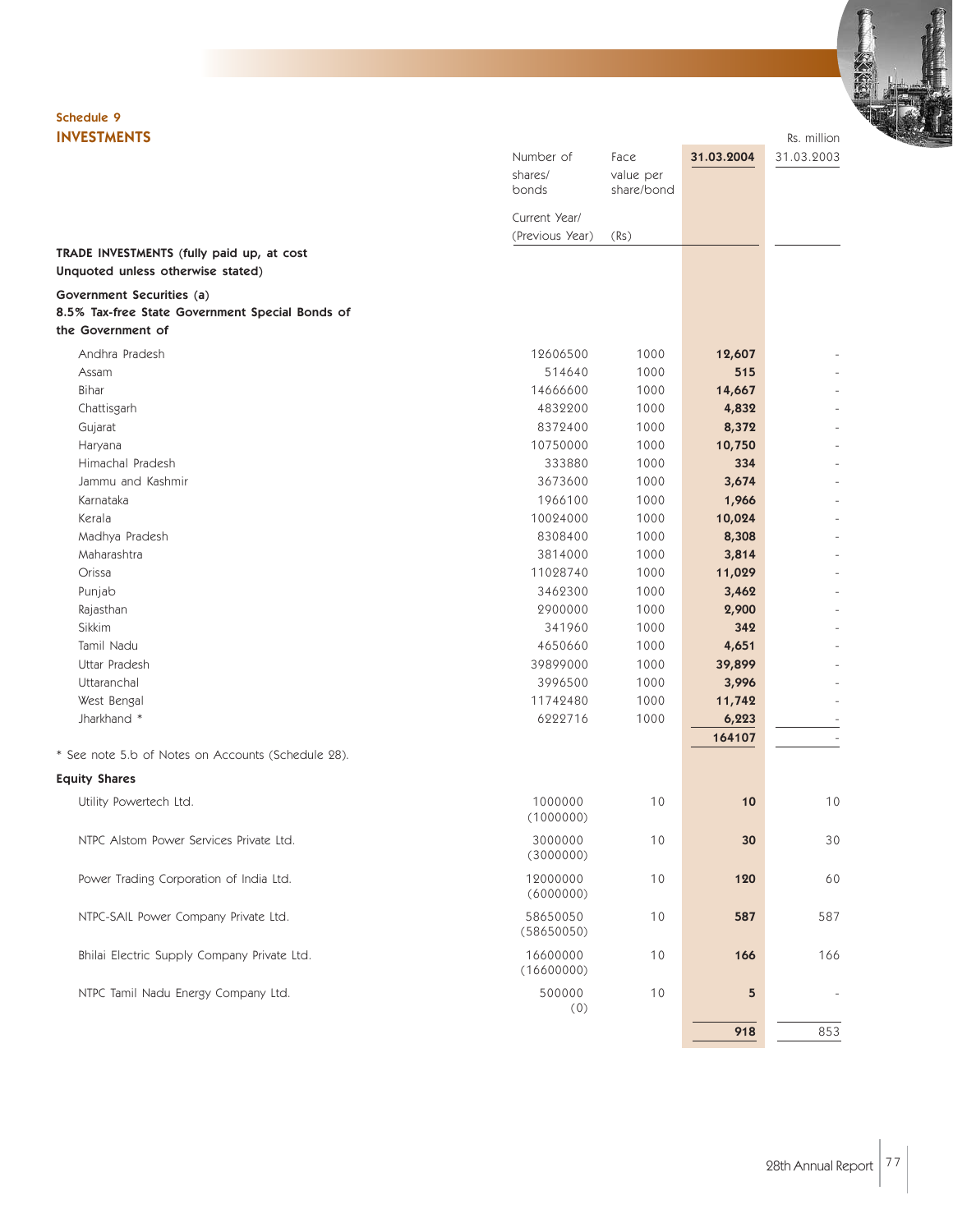

|                                                                                                                                                       |                                  |                                 |                    | Rs. million |
|-------------------------------------------------------------------------------------------------------------------------------------------------------|----------------------------------|---------------------------------|--------------------|-------------|
|                                                                                                                                                       | Number of<br>shares/<br>bonds    | Face<br>value per<br>share/bond | 31.03.2004         | 31.03.2003  |
|                                                                                                                                                       | Current Year/<br>(Previous Year) | (Rs)                            |                    |             |
| Equity Shares of subsidiary companies                                                                                                                 |                                  |                                 |                    |             |
| Pipavav Power Development Company Limited                                                                                                             | 365000<br>(360000)               | 10                              | 4                  | 4           |
| NTPC Electric Supply Company Limited<br>* (current year Rs. 8,09,100/-, previous year Rs. 5,00,000/-)                                                 | 80910<br>(50000)                 | 10                              | $\ast$             |             |
| NTPC Vidyut Vyapar Nigam Limited                                                                                                                      | 20000000<br>(50000)              | 10                              | 200                |             |
| NTPC Hydro Limited                                                                                                                                    | 1654810<br>(50000)               | 10                              | 17                 | 1           |
| Share application money pending allotment in NTPC Hydro Limited<br>(since allotted)                                                                   |                                  |                                 | $\mathbf 1$<br>222 | 1<br>6      |
| Bonds (Quoted)                                                                                                                                        |                                  |                                 |                    |             |
| 13.6% Non-Convertible Redeemable Transmision Corporation of Andhra Pradesh<br>Ltd. (APTRANSCO) Bonds, Series - 1/99, 2006                             | (28500)                          | 100000                          |                    | 2,850       |
| 13% Redeemable Non-Convertible Transmission Corporation of Andhra Pradesh<br>Ltd. (APTRANSCO) Bonds, Series - 1/2000, 2007                            | (35000)                          | 100000                          |                    | 3,500       |
| 12.3% Secured Non convertible Redeemable Andhra Pradesh Power Finance<br>Corporation Limited (APPFCL) bonds, Series - II/2001, 2008                   | (41000)                          | 100000                          |                    | 4,100       |
| 5.00% Redeemable, Unsecured, Non-Convertible Tax-Free Bonds, 1.10.2008 National<br>Bank for Agriculture and Rural Development (NABARD) Bonds IV G (b) | 18500<br>(0)                     | 10000                           | 192                |             |
| <b>Bonds</b>                                                                                                                                          |                                  |                                 | 192                | 10,450      |
| 15% Secured Redeemable Non-Convertible Non-Cumulative Grid Corporation<br>of Orissa Limited (GRIDCO) Power Bonds, Series - III/98, 2008               | (20000)                          | 100000                          |                    | 2,000       |
| 11.75% Secured Redeemable Non-Convertible Kerala State Electricity Board<br>(KSEB) Bonds, 2007                                                        | (17000)                          | 100000                          |                    | 1,700       |
| 12.5% Secured Non convertible Redeemable Western Electricity Supply<br>Company (WESCO) bonds, Series - I/2000, 2007                                   | 10300<br>(10300)                 | 100000                          | 1,030              | 1,030       |
| 12.5% Secured Non convertible Redeemable North Eastern Electricity Supply<br>Company (NESCO) bonds, Series - I/2000, 2007                             | 16700<br>(16700)                 | 100000                          | 1,670              | 1,670       |
| 12.5% Secured Non convertible Redeemable Southern Electricity Supply<br>Company (SOUTHCO) bonds, Series - I/2000, 2007                                | 13000<br>(13000)                 | 100000                          | 1,300              | 1,300       |
| 12.5% Secured Non convertible Redeemable Grid Corporation of Orissa<br>(GRIDCO) bonds, Series - I/2000, 2007                                          | (11381)                          | 100000                          |                    | 1,138       |
| 12.20% Redeemable, Non-convertible, Non-cumulative Punjab State Electricity<br>Board (PSEB) Bonds, Series 4th (2000-2001), 2008                       | (600)                            | 500000                          |                    | 300         |
| 13% Unsecured Non-Convertible Non-cumulative Redeemable Haryana Vidyut<br>Prasaran Nigam Limited (HVPNL) Bonds, 2007                                  | (2500)                           | 1000000                         |                    | 2,500       |
| 11% Regular Interest Government of Uttar Pradesh Bonds, 2010                                                                                          | $\overline{\phantom{a}}$<br>(1)  | 500000000                       |                    | 500         |
| 11% Regular Interest Government of Uttar Pradesh Bonds, 2007                                                                                          | (1)                              | 5000000000                      |                    | 5,000       |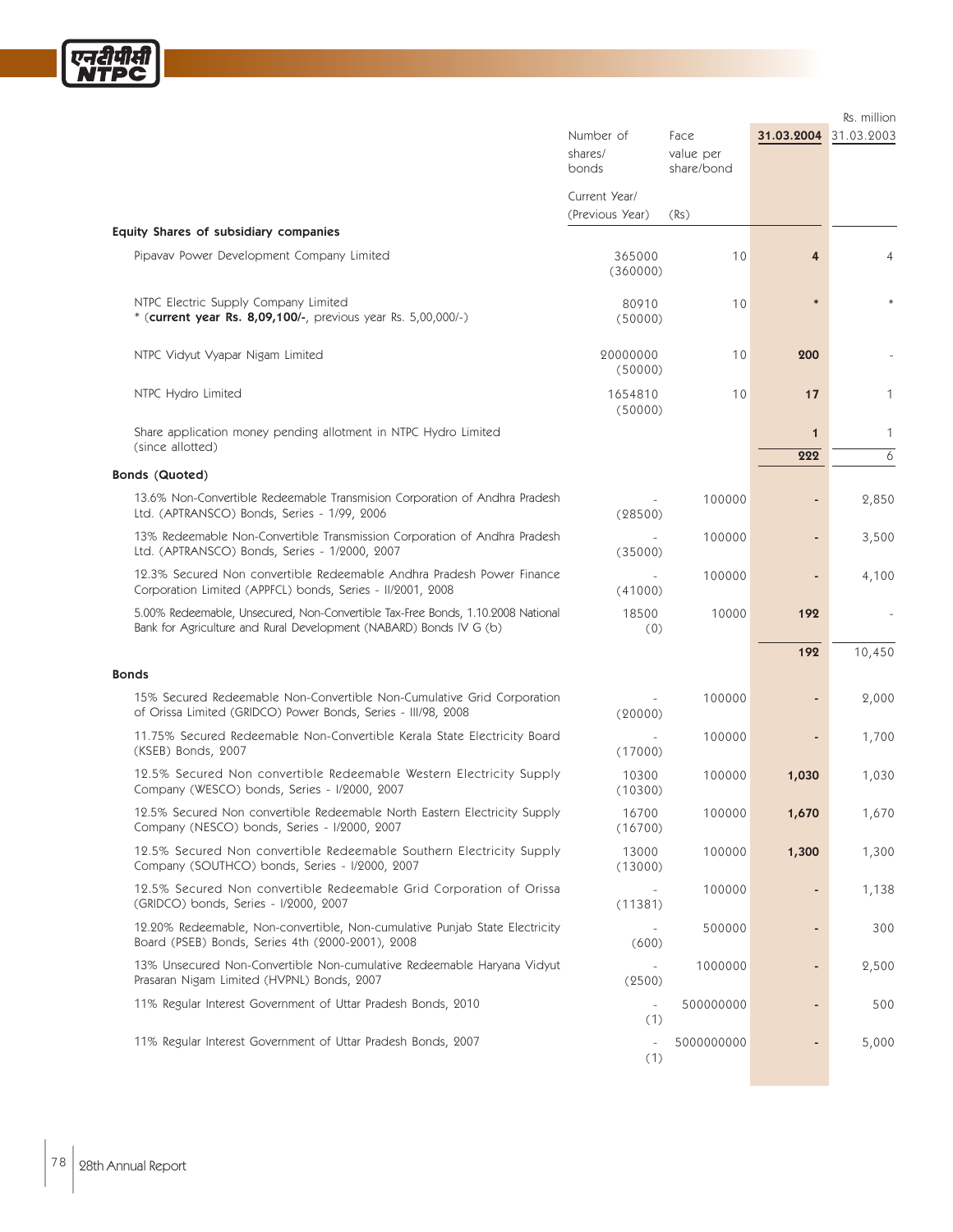|                                                                                                                                                              | Number of<br>shares/                      | Face<br>value per  | 31.03.2004 | Rs. million<br>31.03.2003 |
|--------------------------------------------------------------------------------------------------------------------------------------------------------------|-------------------------------------------|--------------------|------------|---------------------------|
|                                                                                                                                                              | bonds<br>Current Year/<br>(Previous Year) | share/bond<br>(Rs) |            |                           |
| 12.5% Non convertible & Redeemable Jammu and Kashmir Government<br>Bonds, 2007                                                                               | $\overline{\phantom{a}}$<br>(2, 224)      | 1000000            | ٠          | 2,224                     |
| 11% Redeemable Non-convertible Non-cumulative Haryana Vidyut Prasaran<br>Nigam Limited (HVPNL) Bonds, 2011                                                   | $\overline{\phantom{a}}$<br>(1)           | 3450000000         | ٠          | 3,450                     |
| 14% Secured Redeemable Non-convertible GEB Bonds, 2008                                                                                                       | 0<br>(13000)                              | 100000             | ٠          | 1,300                     |
| 15.75% Secured Redeemable Non Convertible Non cumulative APSEB<br>Bonds, Series 1/98, 2005                                                                   | (8500)                                    | 100000             |            | 850                       |
| 15% Secured Redeemable Non Convertible Non cumulative Vidyut Bonds,<br>APSEB Series 1/98, 2006                                                               | $\sim$<br>(4031)                          | 100000             |            | 403                       |
| 10% Secured Redeemable Non-Convertible Non-Cumulative Grid<br>Corporation of Orissa(GRIDCO) Power Bonds, Series-1/2003-02/02 to<br>11/02, 31.03.2005         | 34285<br>(0)                              | 100000             | 3,428      |                           |
| 7.90% Secured Non-Convertible Redeemable Tax-Free Bonds 2002-03<br>(VIII Issue) North Eastern Electric Power Corporation Limited (NEEPCO)<br>Bonds, 2010 (b) | 152<br>(0)                                | 1000000            | 163        |                           |
| 5.15% Unsecured Redeemable Tax-Free Non Priority Sector Housing and<br>Urban Development Corporation Limited (HUDCO) Bonds Series XXXIV,<br>31.03.2014(b)    | 350<br>(0)                                | 1000000            | 350        |                           |
| <b>Shares in Cooperative Societies</b>                                                                                                                       |                                           |                    | 7,941<br>ß | 25,365<br>ß               |
| <b>TOTAL</b>                                                                                                                                                 |                                           |                    | 173,380    | 36,674                    |
| <b>Quoted Investments</b>                                                                                                                                    |                                           |                    |            |                           |
| <b>Book Value</b>                                                                                                                                            |                                           |                    | 192        | 10,450                    |
| Market Value                                                                                                                                                 |                                           |                    | 192        | 7,845                     |
| <b>Unquoted Investments</b>                                                                                                                                  |                                           |                    |            |                           |
| <b>Book Value</b>                                                                                                                                            |                                           |                    | 173,188    | 26,224                    |
| (a) These bonds can be transferred subject to prior approval of Reserve Bank of India                                                                        |                                           |                    |            |                           |
| (b) Development Surcharge Fund Investments                                                                                                                   |                                           |                    |            |                           |
| Shares in Co-operative societies<br>13                                                                                                                       |                                           |                    | Rs.        | Rs.                       |
| NTPC Employees Consumers and Thrift Co-operative Society Ltd. Korba                                                                                          | 500<br>(500)                              | 10                 | 5,000      | 5,000                     |
| NTPC Employees Consumers and Thrift Cooperative Society Ltd. Ramagundam                                                                                      | 250<br>(250)                              | 10                 | 2,500      | 2,500                     |
| NTPC Employees Consumers Cooperative Society Ltd. Farakka                                                                                                    | 500<br>(500)                              | 10                 | 5,000      | 5,000                     |
| NTPC Employees Consumers Cooperative Society Ltd. Vindhyachal                                                                                                | 108<br>(108)                              | 25                 | 2,700      | 2,700                     |
| NTPC Employees Consumers Cooperative Society Ltd. Anta                                                                                                       | 500<br>(500)                              | 10                 | 5,000      | 5,000                     |

(500)

(250)

NTPC Employees Consumers Cooperative Society Ltd. Kawas 500 500 10 5,000 5,000 5,000

NTPC Employees Consumers Cooperative Society Ltd. Kaniha 250 20 20 5,000 5,000

30,200 30,200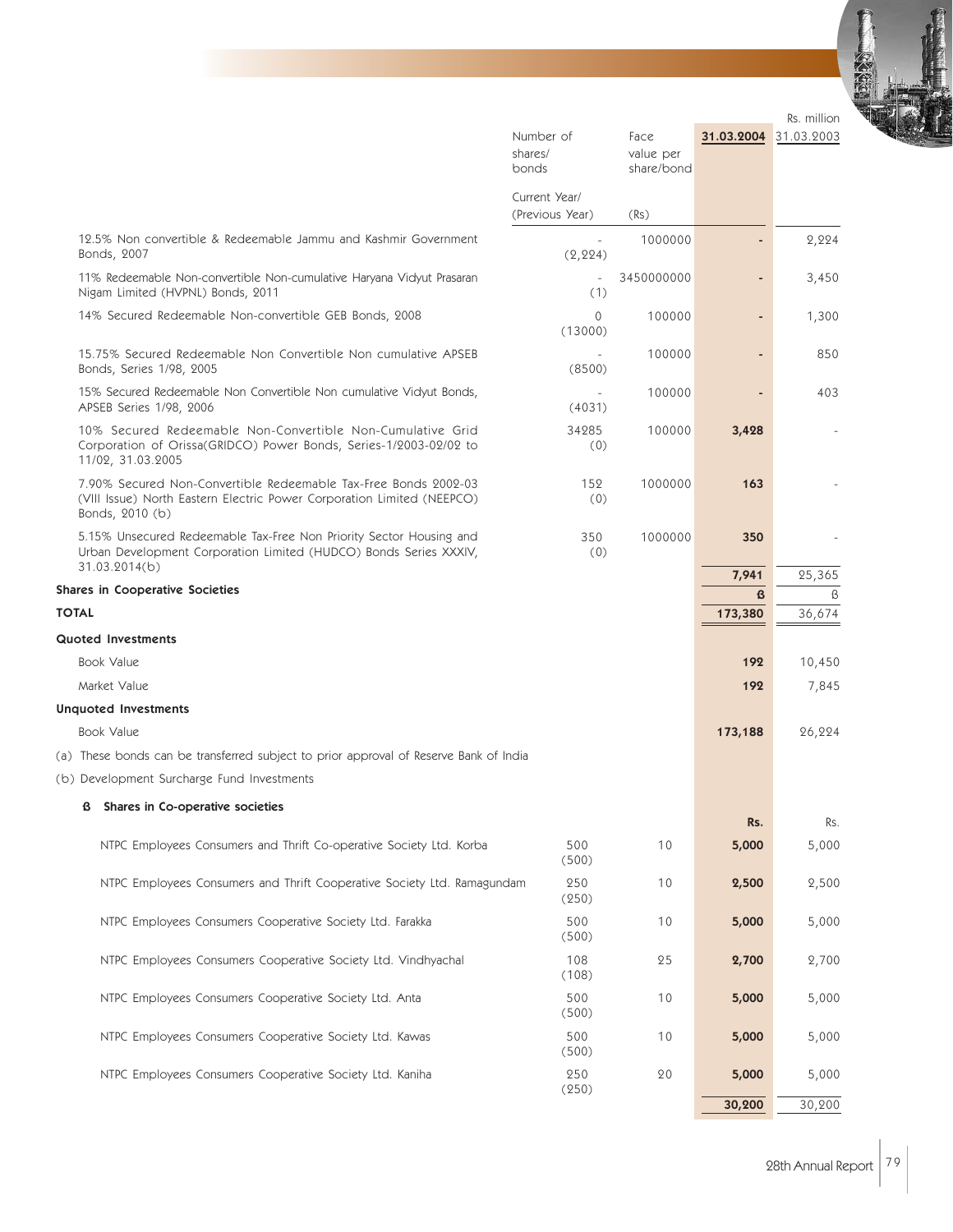## Schedule 10

*एनदीपीर्स्*<br>NTPC

| <b>INVENTORIES</b>                          |            | Rs. million |
|---------------------------------------------|------------|-------------|
|                                             | 31.03.2004 | 31.03.2003  |
| (Valuation as per Accounting Policy No. 7)  |            |             |
| Components and spares                       | 11,742     | 11,390      |
| Loose tools                                 | 55         | 51          |
| Coal                                        | 3,337      | 3,787       |
| Fuel oil                                    | 578        | 772         |
| Naphtha                                     | 492        | 456         |
| Chemicals & consumables                     | 686        | 634         |
| Others                                      | 619        | 652         |
| Steel scrap                                 | 44         | 52          |
|                                             | 17,553     | 17,794      |
| Provision for shortages<br>Less:            | 26         | 32          |
| Provision for obsolete/ unserviceable items | 147        | 50          |
|                                             | 17,380     | 17,712      |
| Inventories include stores in transit       | 681        | 751         |

#### Schedule 11 SUNDRY DEBTORS

| Debts outstanding over six months        |        |         |
|------------------------------------------|--------|---------|
| - Unsecured, considered good             | 3,644  | 114,333 |
| - Considered doubtful                    | 14,287 | 14,558  |
|                                          | 17,931 | 128,891 |
| Other debts                              |        |         |
| - Unsecured, considered good             | 1,055  | 10,016  |
|                                          | 18,986 | 138,907 |
| Less: Provision for bad & doubtful debts | 14,287 | 14,558  |
|                                          | 4,699  | 124,349 |

#### Schedule 12 CASH & BANK BALANCES

| Cash on hand (includes cheques, drafts, stamps on hand of Rs.3,653 million,<br>Previous year Rs.870 million) | 3,657 | 874   |
|--------------------------------------------------------------------------------------------------------------|-------|-------|
| Remittances in transit                                                                                       | 409   | 738   |
| Balance with Reserve Bank of India earmarked for fixed deposits from public                                  | 308   | 308   |
| Balances with scheduled banks (a)                                                                            |       |       |
| - Current Account                                                                                            | 1,017 | 954   |
| - Cash Credit Account                                                                                        | 634   | 1,512 |
| - Term Deposit Account (b)                                                                                   | 10    | 1,009 |
| Balance with other banks                                                                                     |       |       |
| - Call Deposit Account                                                                                       |       |       |
| West Merchant Bank Limited, London                                                                           | 56    | 52    |
| (maximum amount outstanding at any time during                                                               |       |       |
| the year <b>Rs.56 million</b> , previous year Rs.52 million)                                                 |       |       |
|                                                                                                              | 6,091 | 5,447 |
|                                                                                                              |       |       |

(a) Includes Rs.317 million in respect of Development Surcharge.

(b) Rs.10 million (Previous year Rs.9 million) deposited as security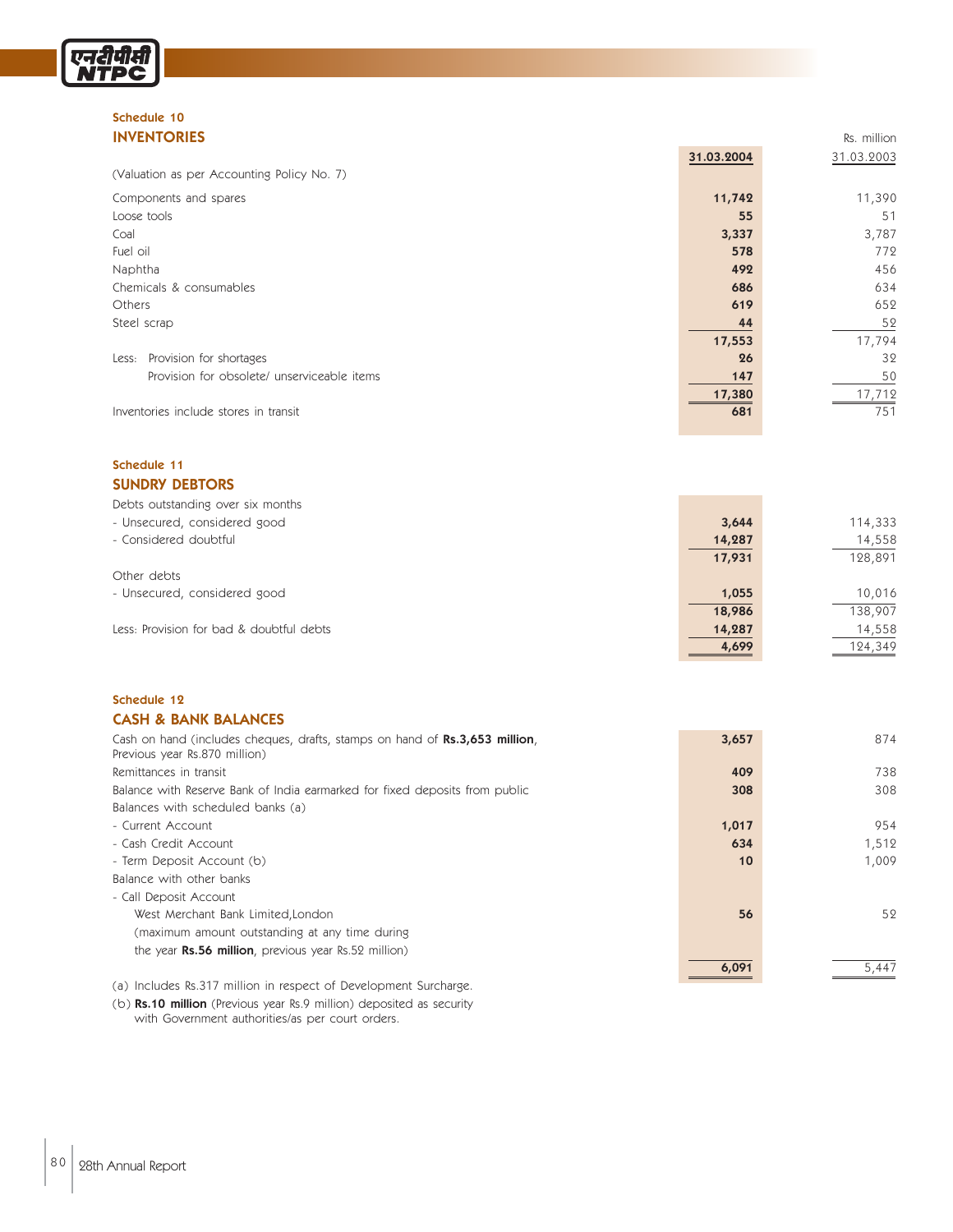

#### Schedule 13 **OTHER CURRENT ASSETS** Rs. million

|                                                 | 31.03.2004 | 31.03.2003 |
|-------------------------------------------------|------------|------------|
| Interest accrued on bonds                       | 19,239     | 6.293      |
| Public deposit account with Government of India | 57,510     | 17,360     |
| Interest accrued thereon                        | 2,750      | 1.087      |
| <b>Others</b>                                   | 524        | 409        |
|                                                 | 80,023     | 25.149     |

#### Schedule 14 LOANS AND ADVANCES

| <b>LOANS</b>                                                    |                  |              |
|-----------------------------------------------------------------|------------------|--------------|
| Employees (including accrued interest)                          |                  |              |
| - Secured                                                       | 4,616            | 4,044        |
| - Unsecured, considered good                                    | 1,238            | 1,690        |
| - Considered doubtful                                           | $\mathbf 1$      | -1.          |
| Government of India (for transfer of transmission systems)      |                  |              |
| - Unsecured, considered good                                    | 1,043            | 1,266        |
| Loan to State Government in settlement of dues from customers   |                  |              |
| - Unsecured, considered good                                    | 10,603           |              |
| Others                                                          |                  |              |
| - Secured                                                       | 300              |              |
| - Unsecured, considered good                                    | 207              | 9            |
| ADVANCES TO SUBSIDIARY COMPANIES                                |                  |              |
| - Unsecured, considered good                                    | 94               | 61           |
| ADVANCES RECOVERABLE IN CASH OR IN KIND OR                      |                  |              |
| FOR VALUE TO BE RECEIVED                                        |                  |              |
| Contractors & suppliers, including material issued on loan      |                  |              |
| - Secured                                                       | $\mathbf 1$      |              |
| - Unsecured, considered good                                    | 317              | 315          |
| - Considered doubtful                                           | $\boldsymbol{2}$ | $\mathbf{2}$ |
| Employees (including imprest)                                   |                  |              |
| - Unsecured, considered good                                    | 64               | 59           |
| - Considered doubtful                                           | 1                | $\mathbf{1}$ |
| Claims recoverable                                              |                  |              |
| - Unsecured, considered good                                    | 812              | 4,676        |
| - Considered doubtful                                           | 37               | 47           |
| Development Surcharge Recoverable                               |                  |              |
| - Unsecured, considered good                                    | 2,762            |              |
| Others                                                          |                  |              |
| - Unsecured, considered good                                    | 920              | 946          |
| - Considered doubtful                                           |                  | $\mathbf{2}$ |
|                                                                 | 23,019           | 13,119       |
| Less: Provision for bad and doubtful loans, advances and claims | 42               | 53           |
|                                                                 | 22,977           | 13,066       |
| Deposits with customs, port trust and others (@)                | 453              | 161          |
| Advance tax deposit & tax deducted at source                    | 5,393            | 16,902       |
| Less: Provision                                                 | 1,548            | 8,654        |
|                                                                 | 3,845            | 8,248        |
|                                                                 | 27,275           | 21,475       |
| @ Sales Tax deposited under protest with sales tax authorities  | 118              | 76           |
| Due from Directors & Officers of the company                    |                  |              |
| Directors (* Rs.467,792/-)<br>Officers                          | 1<br>305         | 252          |
| Maximum Amount                                                  |                  |              |
| <b>Directors</b>                                                | $\mathbf 1$      | 1            |
| Officers                                                        | 346              | 297          |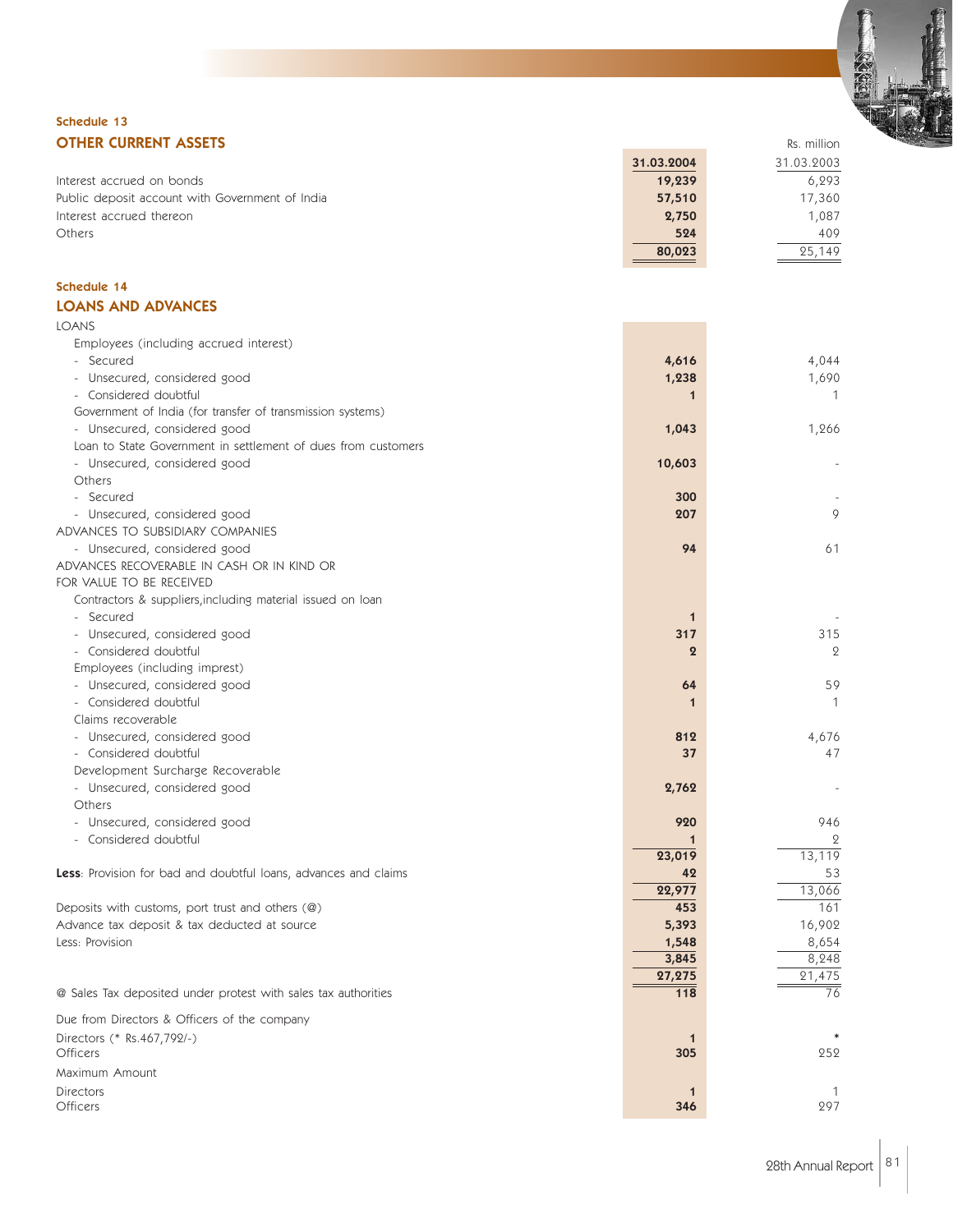

#### Schedule 15 CURRENT LIABILITIES

|                                                               |            | Rs. million |
|---------------------------------------------------------------|------------|-------------|
|                                                               | 31.03.2004 | 31.03.2003  |
| Sundry Creditors                                              |            |             |
| For capital expenditure                                       |            |             |
| - Small Scale Industrial Undertakings                         |            |             |
| - Others                                                      | 10,854     | 12,071      |
| For goods and services                                        |            |             |
| - Small Scale Industrial Undertakings                         | 9          | 8           |
| - Others                                                      | 12,776     | 11,861      |
| Deposits, retention money from contractors and others         | 8,445      | 7,954       |
| Less: Investments held as security                            | 91         | 94          |
|                                                               | 31,994     | 31,801      |
| Advances from customers and others                            | 30,676     | 337         |
| Investor Education and Protection Fund shall be credited by * |            |             |
| - Unpaid matured Bonds                                        |            |             |
| - Interest accrued on unpaid matured deposits/bonds           |            |             |
| Other liabilities                                             | 888        | 463         |
| Interest Accrued but not due:                                 |            |             |
| Loans from Government of India                                | 36         | 53          |
| Foreign currency loans/bonds                                  | 360        | 388         |
| Term loans in Indian currency                                 | 236        | 274         |
| <b>Bonds</b>                                                  | 957        | 799         |
| Fixed deposits from public                                    | 95         | 87          |
|                                                               | 65,244     | 34,202      |
| * since credited                                              |            |             |

#### Schedule 16 PROVISIONS

| Proposed dividend                       | 10,823 | 3,080  |
|-----------------------------------------|--------|--------|
| Tax on proposed dividend                | 1,387  | 395    |
| Retirement benefits                     | 3,193  | 2,419  |
| Tariff adjustment                       | 286    | 3,926  |
| Interest/Interest differential on bonds |        | 1,702  |
| Others                                  | 8      | 126    |
|                                         | 15,697 | 11,648 |

#### Schedule 17 MISCELLANEOUS EXPENDITURE

#### (To the extent not written off or adjusted)

| Survey and investigation of new projects |    |    |
|------------------------------------------|----|----|
| Balance as per last Balance Sheet        | 87 | 72 |
| Additions                                |    | 25 |
| Less: Deductions / Adjustments           | 87 | 10 |
|                                          |    |    |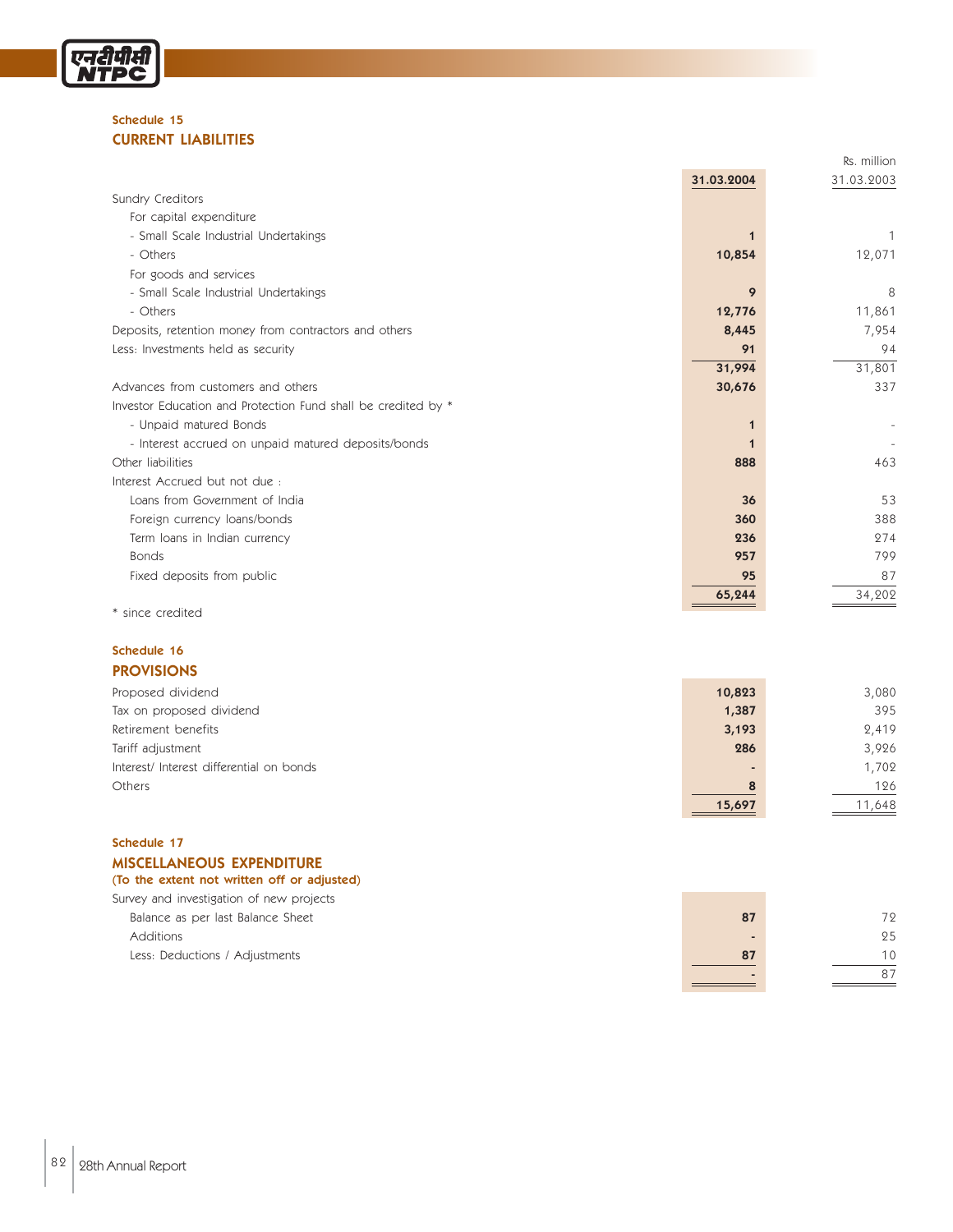

Rs. million

#### Schedule 18 CONTINGENT LIABILITIES

|                                                                     | 31.03.2004 | 31.03.2003 |
|---------------------------------------------------------------------|------------|------------|
| Claims against the Company not acknowledged as debts in respect of: |            |            |
| Capital works                                                       | 5,455      | 5,163      |
| Land compensation cases                                             | 10,314     | 9,924      |
| <b>Others</b>                                                       | 2,438      | 3,828      |
| Disputed sales tax demand                                           | 314        | 318        |
| Letters of credit other than for capital expenditure                | 965        | 1,205      |
| Others                                                              | 22         | 45         |
|                                                                     | 19,508     | 20,483     |

#### Schedule 19 SALES

|                                                                                                   | <b>Current Year</b> | Previous Year |
|---------------------------------------------------------------------------------------------------|---------------------|---------------|
| Energy sales (including Electricity Duty)                                                         | 190,930             | 191,636       |
| Less: Electricity duty                                                                            | 1,432               | 1,346         |
| Less: Advance against depreciation deferred                                                       | 1,342               | 271           |
| Add: Revenue recognised out of advance against depreciation                                       | 22                  |               |
|                                                                                                   | 188,178             | 190,019       |
| Consultancy, project management and supervision fees<br>(including turnkey construction projects) | 341                 | 269           |
|                                                                                                   | 188,519             | 190,288       |

#### Schedule 20 PROVISIONS WRITTEN BACK

| Doubtful debts                        | 5,957            | 926             |
|---------------------------------------|------------------|-----------------|
| Doubtful claims and advances          | 21               | 10 <sup>°</sup> |
| Doubtful construction advances        | 5                | 16              |
| Adjustment in tariff                  | 3,640            | 2,524           |
| Interest/Interest difference on Bonds |                  | 490             |
| Shortages in construction stores      | $\boldsymbol{2}$ | $\overline{4}$  |
| Shortages in stores                   | 17               | 15              |
| Others                                | 6                | $\mathcal{S}$   |
|                                       | 9,648            | 3,988           |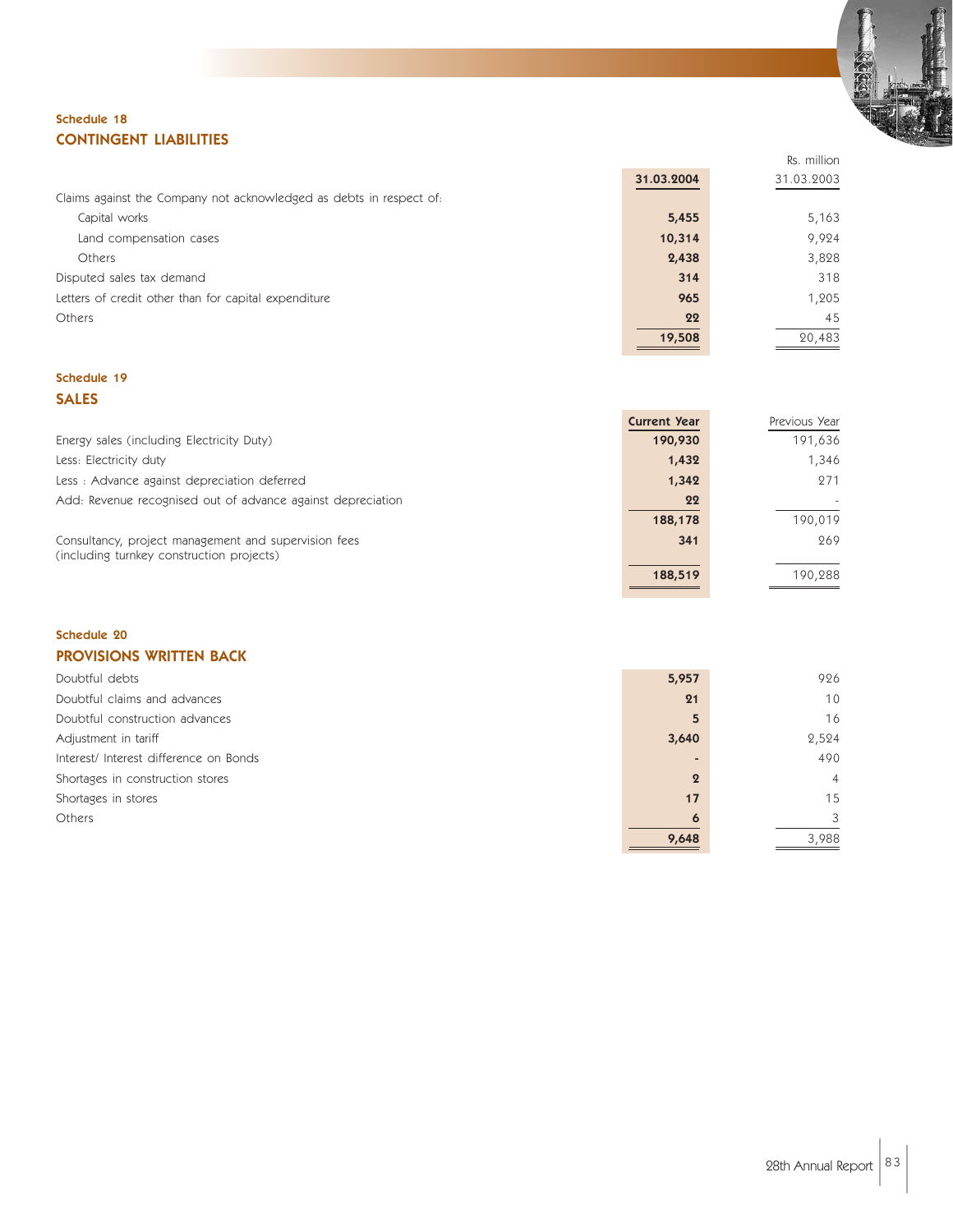

#### Schedule 21 OTHER INCOME

|                                                                                                                                   |                     | Rs. million    |
|-----------------------------------------------------------------------------------------------------------------------------------|---------------------|----------------|
|                                                                                                                                   | <b>Current Year</b> | Previous Year  |
| Dividend from Investments (Gross) (Tax deducted                                                                                   | 95                  | 36             |
| at source <b>NIL</b> , Previous year Rs.4 million)                                                                                |                     |                |
| Interest (Gross) (Tax deducted at source                                                                                          |                     |                |
| Rs.220 million, Previous year Rs.256 million)                                                                                     |                     |                |
| Government Securities (8.5% Tax-Free Bonds)                                                                                       | 34,854              |                |
| Other Bonds                                                                                                                       | 1,076               | 3,460          |
| Loan to State Government in settlement of dues from customers                                                                     | 2,253               |                |
| Public Deposit Account with Government of India                                                                                   | 2,751               | 1,087          |
| Indian banks                                                                                                                      | 59                  | 157            |
| Foreign banks                                                                                                                     | $\boldsymbol{Q}$    | $\overline{2}$ |
| Employees' loans                                                                                                                  | 316                 | 306            |
| Others                                                                                                                            | 21                  | 172            |
| Interest on income tax refunds                                                                                                    | 28                  | 387            |
| Less: Refundable to customers                                                                                                     | 16                  | 360            |
|                                                                                                                                   | 12                  | 27             |
| Surcharge on late payment from customers                                                                                          | 22,641              | 5              |
| Hire charges for equipment                                                                                                        | 10                  | 6              |
| Profit on sale of fixed assets                                                                                                    | 47                  | 147            |
| Miscellaneous income                                                                                                              | 1,027               | 893            |
|                                                                                                                                   | 65,164              | 6,298          |
|                                                                                                                                   |                     |                |
| Less: Adjustment for interest on bonds returned to issuers under Scheme for Settlement<br>of SEB dues and on other bonds returned | 3,817               |                |
| Less: Adjustment for surcharge on late payment from customers                                                                     |                     | 2,176          |
|                                                                                                                                   | 61,347              | 4,122          |
| Less: Income transferred to Incidental expenditure during construction-Schedule 27 (E)                                            | 65                  | 86             |
|                                                                                                                                   | 61,282              | 4,036          |
|                                                                                                                                   |                     |                |

#### Schedule 22

#### EMPLOYEES' REMUNERATION AND BENEFITS

| Employees' remuneration and benefits                                                      |       |       |
|-------------------------------------------------------------------------------------------|-------|-------|
| Salaries, wages, bonus, allowances & benefits                                             | 7,102 | 6,457 |
| Contribution to provident and other funds                                                 | 1,078 | 1,184 |
| Welfare expenses                                                                          | 1,430 | 1.359 |
|                                                                                           | 9,610 | 9,000 |
| <b>Less</b> : Transferred to incidental expenditure during construction - Schedule 27 (A) | 775   | 732   |
|                                                                                           | 8,835 | 8,268 |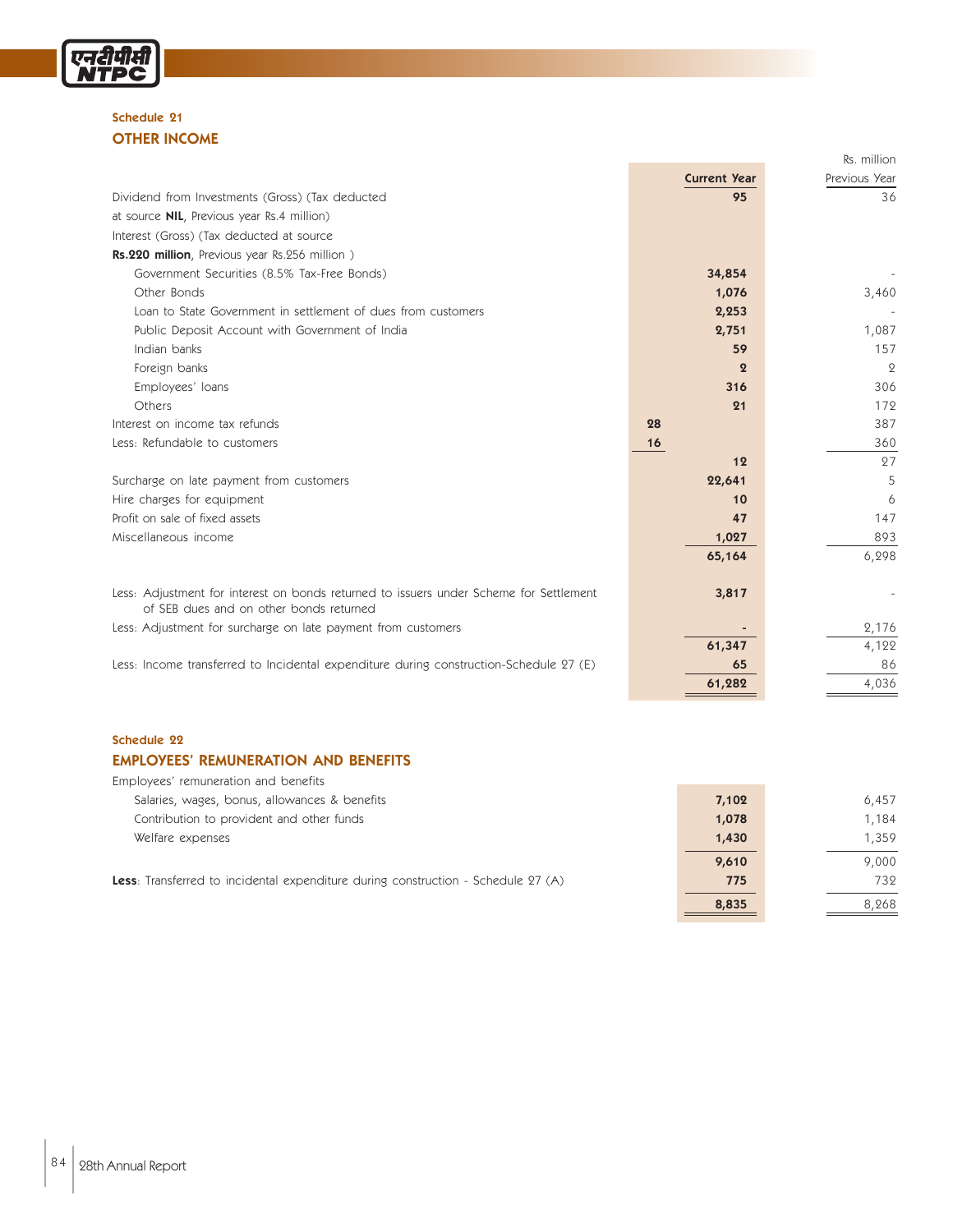

#### Schedule 23 GENERATION, ADMINISTRATION & OTHER EXPENSES

|                                                                                            | <b>Current Year</b> | Previous Year  |
|--------------------------------------------------------------------------------------------|---------------------|----------------|
| Power charges                                                                              | 332                 | 334            |
| Less: Recovered from contractors/employees                                                 | 62                  | 49             |
|                                                                                            | 270                 | 285            |
| Water charges                                                                              | 422                 | 747            |
| Stores consumed                                                                            | 151                 | 165            |
| Rent                                                                                       | 67                  | 58             |
| Repairs & maintenance                                                                      |                     |                |
| <b>Buildings</b>                                                                           | 519                 | 507            |
| Plant & machinery                                                                          |                     |                |
| Power station                                                                              | 5,409               | 5,358          |
| Construction equipment                                                                     | 14                  | 23             |
|                                                                                            | 5,423               | 5,381          |
| Others                                                                                     | 233                 | 230            |
| Insurance                                                                                  | 835                 | 677            |
| Rates and taxes                                                                            | 139                 | 92             |
| Water cess & environment protection cess                                                   | 240                 | 62             |
| Training & recruitment expenses                                                            | 173                 | 165            |
| Less: Fees for training and application                                                    | 22                  | 6              |
|                                                                                            | 151                 | 159            |
| Communication expenses                                                                     | 155                 | 143            |
| Travelling expenses                                                                        | 722                 | 638            |
| Tender expenses                                                                            | 71                  | 45             |
| Less: Receipt from sale of tenders                                                         | 8                   | 5              |
|                                                                                            | 63                  | 40             |
| Remuneration to auditors                                                                   |                     |                |
| Audit fee                                                                                  | 3                   | 3              |
| Tax audit fee                                                                              | 1                   | $\mathbf 1$    |
| In other capacity                                                                          | 5                   | $\mathbf 2$    |
| Out of pocket expenses                                                                     | 4                   | $\overline{4}$ |
|                                                                                            | 13                  | 10             |
| Advertisement and publicity                                                                | 71                  | 54             |
| Security expenses                                                                          | 830                 | 776            |
| Entertainment expenses                                                                     | 11                  | 11             |
| Expenses for guest house                                                                   | 48                  | 47             |
| Less:Recoveries                                                                            | $\overline{7}$      | 7              |
|                                                                                            | 41                  | 40             |
| Education expenses                                                                         | 107                 | 113            |
| Brokerage & commission                                                                     | 4                   | $\mathbf{Q}$   |
| Donations                                                                                  |                     | $\mathbf 1$    |
| Community development and welfare expenses                                                 | 81                  | 55             |
| Ash utilisation & marketing expenses                                                       | 52                  | 33             |
| Less: Sale of ash products                                                                 | 9                   | 1              |
|                                                                                            | 43                  | 32             |
| Books and periodicals                                                                      | 29<br>138           | 31<br>91       |
| Professional charges and consultancy fees<br>Legal expenses                                | 26                  | 31             |
| EDP hire and other charges                                                                 | 62                  | 86             |
| Printing and stationery                                                                    | 73                  | 74             |
| Miscellaneous expenses                                                                     | 538                 | 486            |
| Stores written off                                                                         | 1                   | $\overline{4}$ |
| Claims/Advances written off                                                                | 1                   | 3              |
| Survey & Investigation expenses written off                                                | 95                  | 8              |
| Loss on disposal/write-off of fixed assets                                                 | 111                 | 77             |
|                                                                                            | 11,665              | 11,169         |
| Less: Adjustment on settlement of liability for water charges                              | 1,408               |                |
| Less: Expenses transferred to incidental expenditure during construction - Schedule 27 (B) | 444                 | 355            |
|                                                                                            | 9,813               | 10,814         |
| Stores consumption included in repairs and maintenance                                     | 3,514               | 3,515          |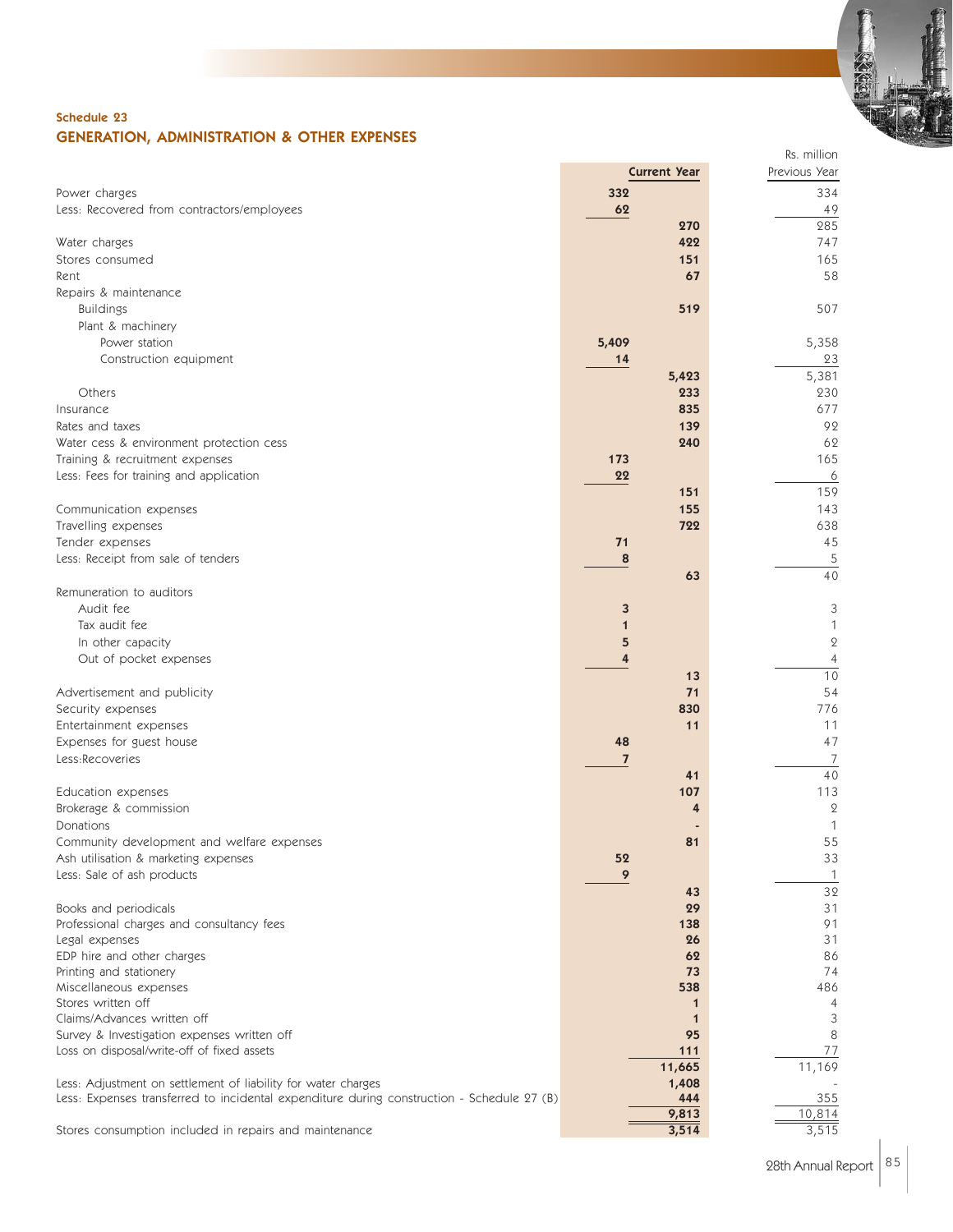#### Schedule 24 **PROVISIONS** Rs. million

एनटीपीसी<br>NTPC

|                                       | <b>Current Year</b> | Previous Year |
|---------------------------------------|---------------------|---------------|
| Doubtful debts                        | 5,686               | 4,140         |
| Doubtful advances and claims          | 10                  | 3             |
| Doubtful advances for construction    | 3                   | 34            |
| Interest/Interest difference on Bonds |                     | 1,143         |
| Shortage in stores                    | 11                  | 25            |
| Obsolescence in stores                | 99                  | 33            |
| Shortage in construction stores       | 3                   | 6             |
| Unserviceable CWIP                    | 22                  | 52            |
| Others                                |                     | 119           |
|                                       | 5,835               | 5,555         |

### Schedule 25

#### INTEREST AND FINANCE CHARGES

| Interest on:                                                             |                |        |
|--------------------------------------------------------------------------|----------------|--------|
| <b>Bonds</b>                                                             | 2,800          | 2,265  |
| Loans from Government of India                                           | 147            | 602    |
| Foreign currency term loans                                              | 1,838          | 2,070  |
| Rupee term loans                                                         | 4,644          | 3,580  |
| Public deposits                                                          | 444            | 398    |
| Eurobonds                                                                | 36             |        |
| Others                                                                   | 198            | 88     |
|                                                                          | 10,107         | 9,003  |
| <b>Finance Charges:</b>                                                  |                |        |
| Bonds servicing & public deposit expenses                                | 16             | 47     |
| Guarantee commission                                                     | 432            | 400    |
| Rebate under Scheme for Settlement of SEB dues                           | 21,311         |        |
| Rebate to customers                                                      | 4,941          | 3,557  |
| Reimbursement of L.C.charges on sales realisation                        | 169            | 37     |
| Bank charges                                                             | $\overline{7}$ | 8      |
| Bond issue expenses                                                      | 6              | 6      |
| Exchange differences                                                     | 32             | 13     |
| Eurobonds issue expenses                                                 | 97             |        |
| Others                                                                   | 195            | 6      |
|                                                                          | 27,206         | 4,074  |
|                                                                          | 37,313         | 13,077 |
| Less: Interest and Finance charges capitalised by transfer to incidental |                |        |
| expenditure during construction - Schedule 27 (D)                        | 3,616          | 3,161  |
|                                                                          | 33,697         | 9,916  |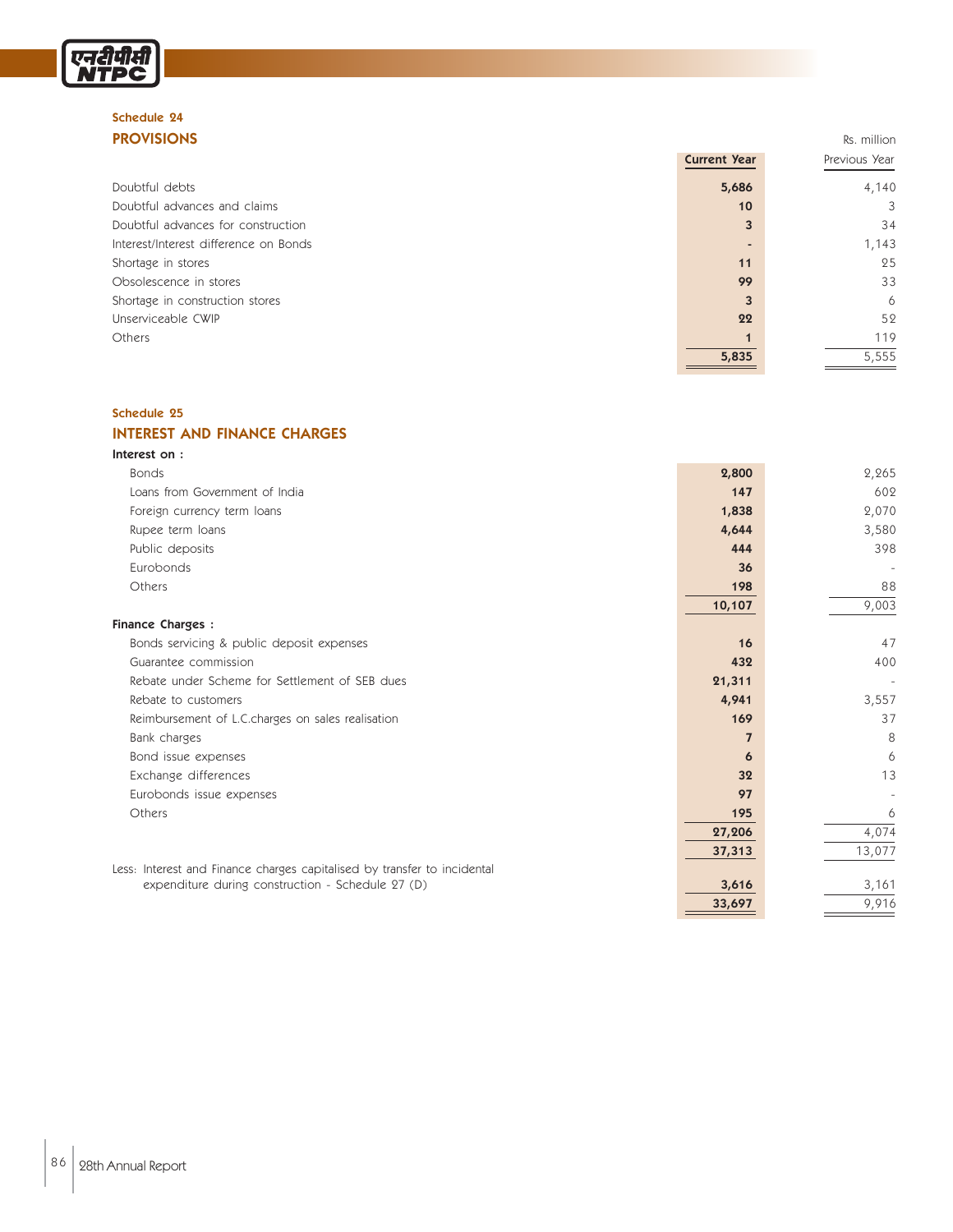

#### Schedule 26 **PRIOR PERIOD INCOME/EXPENDITURE (NET)** Rs. million

|                                                                    | <b>Current Year</b> | Previous Year |
|--------------------------------------------------------------------|---------------------|---------------|
| <b>INCOME</b>                                                      |                     |               |
| Sales                                                              | (10)                | 69            |
| Others                                                             | 26                  | 3             |
|                                                                    | 16                  | 72            |
| <b>EXPENDITURE</b>                                                 |                     |               |
| Salaries, wages, bonus, allowances & benefits                      | (63)                | 7             |
| Repairs and maintenance                                            | (9)                 | (15)          |
| Depreciation                                                       | 214                 | 271           |
| Interest                                                           | 44                  | 418           |
| Rates & taxes                                                      | 3                   | 7             |
| Power charges                                                      | (7)                 |               |
| Rent                                                               |                     | 6             |
| Others                                                             | 9                   | 201           |
|                                                                    | 191                 | 896           |
|                                                                    | 175                 | 824           |
| Less: Incidental expenditure during construction - Schedule 27 (F) | (8)                 | 21            |
|                                                                    | 183                 | 803           |

#### Schedule 27 INCIDENTAL EXPENDITURE DURING CONSTRUCTION

| A. Employees remuneration and other benefits |          |                |                  |
|----------------------------------------------|----------|----------------|------------------|
| Salaries, wages, allowances and benefits     |          | 568            | 554              |
| Contribution to provident and other funds    |          | 106            | 91               |
| Welfare expenses                             |          | 101            | 87               |
| Total (A)                                    |          | 775            | 732              |
| <b>B.</b> Other Expenses                     |          |                |                  |
| Power                                        | 45       |                | 49               |
| Less: Recovered from contractors             | $\bf{2}$ |                | 3                |
|                                              |          | 43             | 46               |
| Rent                                         |          | 12             | 9                |
| Repairs & maintenance                        |          |                |                  |
| <b>Buildings</b>                             | 19       |                | 17               |
| Construction equipment                       | 6        |                | 5                |
| Others                                       | 20       |                | 17               |
|                                              |          | 45             | 39               |
| Insurance                                    |          | $\overline{2}$ | $\overline{4}$   |
| Rates and taxes                              |          | 18             | 14               |
| Communication expenses                       |          | 21             | 18               |
| Travelling expenses                          |          | 84             | 72               |
| Tender expenses                              |          | 33             | 9                |
| Remuneration to auditors                     |          | $\mathbf{1}$   |                  |
| Advertisement and publicity                  |          | 12             | 10               |
| Security expenses                            |          | 33             | 31               |
| Entertainment expenses                       |          | $\mathbf{1}$   | $\boldsymbol{2}$ |
| Guest house expenses                         |          | $\overline{2}$ | 3                |
| Education expenses                           |          | $\mathbf{1}$   |                  |
| Books and periodicals                        |          | 3              | 3                |
| Community development expenses               |          | $\overline{4}$ | 4                |
| Professional charges and consultancy fee     |          | 21             | 10               |
| Legal expenses                               |          | 3              | 3                |
| EDP Hire and other charges                   |          | 6              | 8                |
| Printing and stationery                      |          | $\overline{7}$ | 7                |
| Miscellaneous expenses                       |          | 92             | 61               |
| Total $(B)$                                  |          | 444            | 355              |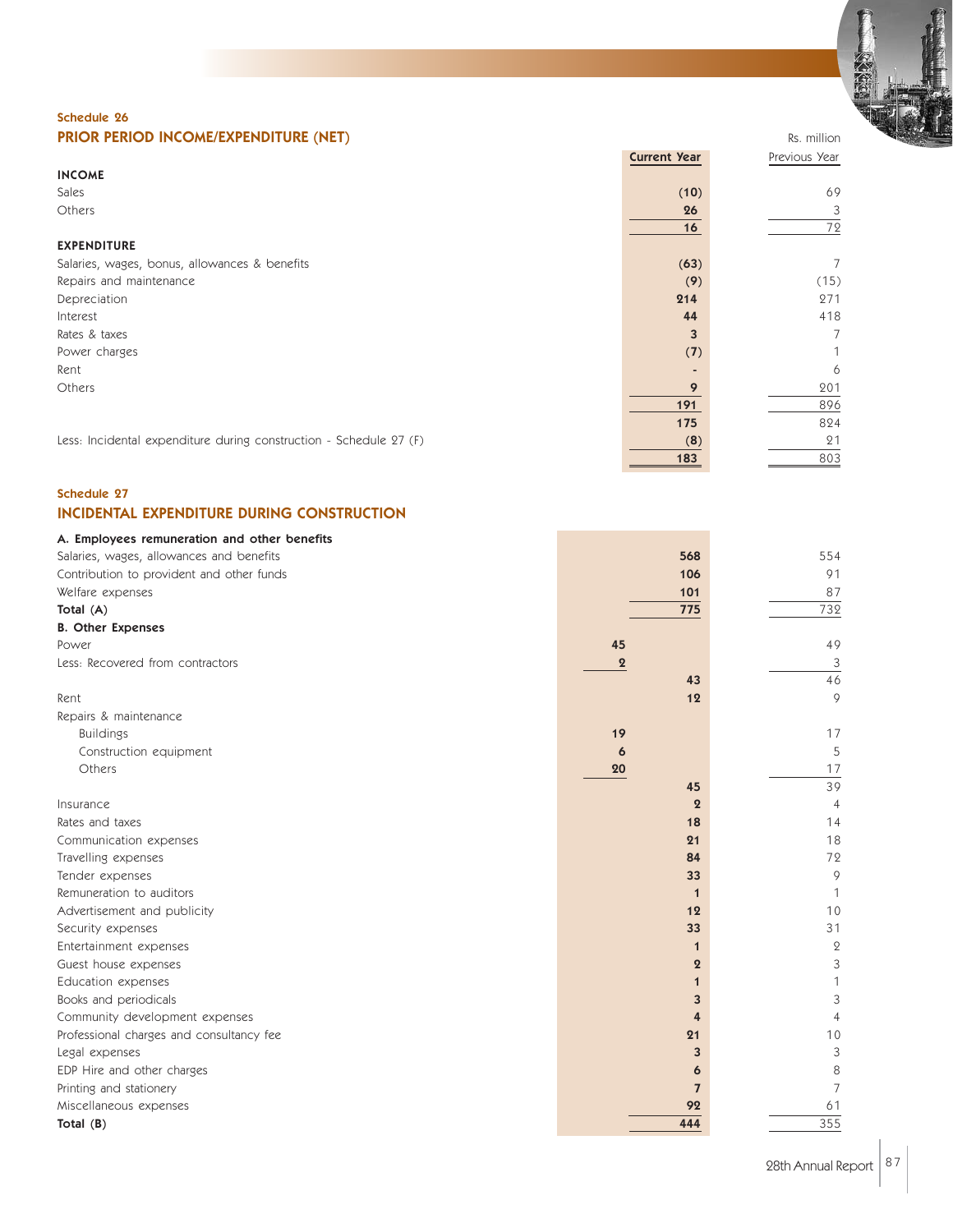

#### Schedule 27

#### **INCIDENTAL EXPENDITURE DURING CONSTRUCTION RS. million** Rs. million

|                                             | <b>Current Year</b> | Previous Year            |
|---------------------------------------------|---------------------|--------------------------|
| Depreciation (C)                            | 93                  | 65                       |
| Total $(A+B+C)$                             | 1,312               | 1,152                    |
| D. Interest and Finance Charges Capitalised |                     |                          |
| Interest on                                 |                     |                          |
| <b>Bonds</b>                                | 540                 | 404                      |
| Foreign currency term loans                 | $\mathbf 2$         | 256                      |
| Rupee term loans                            | 2,900               | 2,370                    |
| Euro bonds                                  | 29                  | $\overline{\phantom{a}}$ |
| Finance Charges                             |                     |                          |
| Guarantee commission                        |                     | 123                      |
| Others                                      | 71                  | 8                        |
| Euroissue issue expenses                    | 74                  |                          |
| Total (D)                                   | 3,616               | 3,161                    |
| E. Less Other Income                        |                     |                          |
| Interest from                               |                     |                          |
| Employees                                   | 20                  | 22                       |
| Others                                      | 18                  | 15                       |
| Hire charges                                | 4                   | $\mathbf{Q}$             |
| Miscellaneous income                        | 23                  | 47                       |
| TOTAL (E)                                   | 65                  | 86                       |
| Prior Period Adjustments (F)                | (8)                 | 21                       |
| GRAND TOTAL (A+B+C+D-E+F)                   | 4,855               | 4,248                    |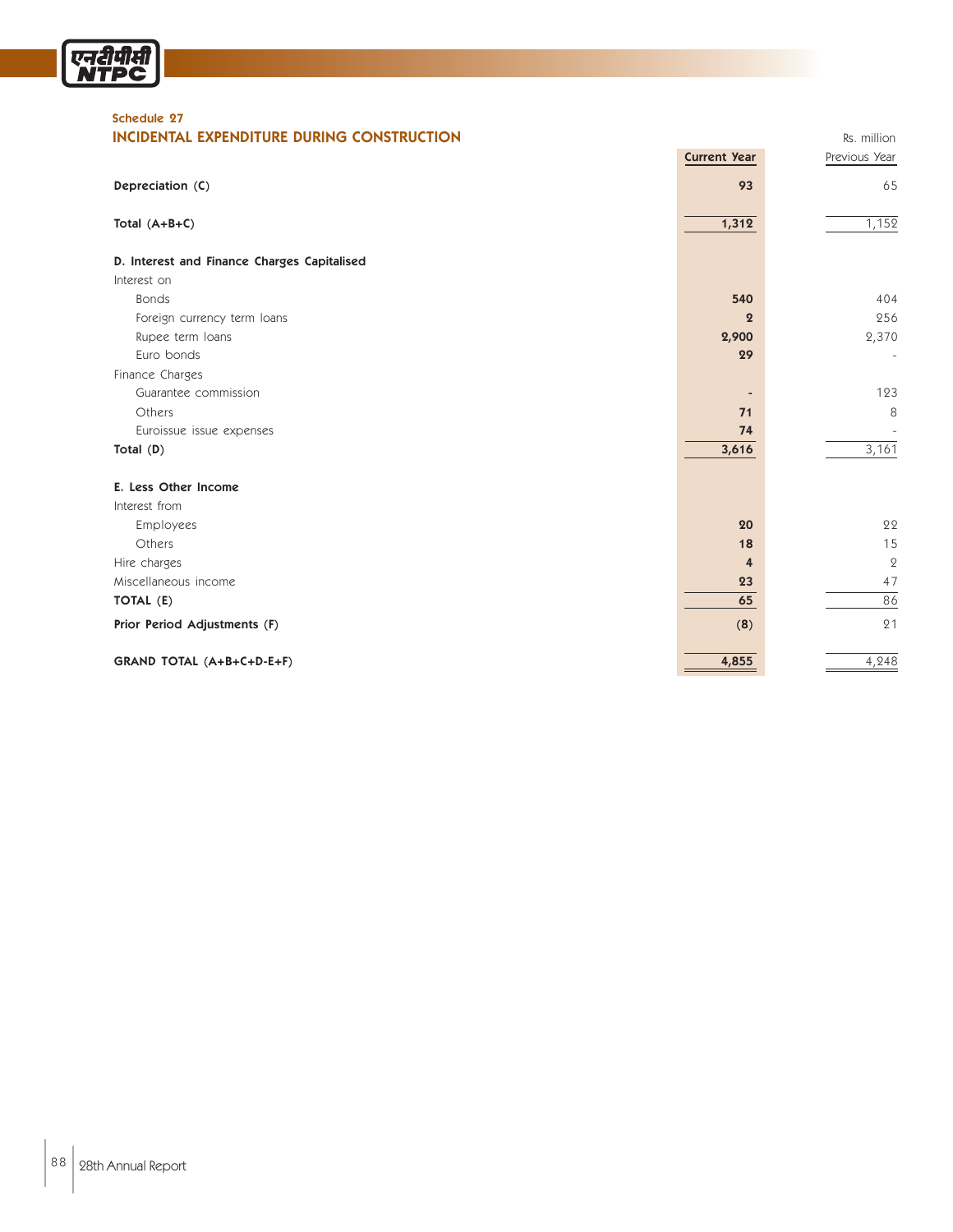

#### SCHEDULE-28 NOTES ON ACCOUNTS

- 1 a) The conveyancing of the title to 10,310 acres of freehold land of value Rs.4,145 Million (Previous Year 9446 acres, value Rs.2,914 Million) and execution of lease agreements for 6,984 acres of value Rs.696 Million (Previous Year 6,375 acres, value Rs.771 Million) in favour of the Company are awaiting completion of legal formalities.
	- b) Land shown in the books does not include cost of 1,327 acres (Previous year 1,372 acres) of land in possession of the Company. This will be accounted for on settlement of the price thereof by the State Government Authorities.
	- c) Land includes amount of Rs.2,334 Million (Previous year Rs.374 Million) deposited with various authorities in respect of land in possession which is subject to adjustment on final determination of price.
	- d) Claims for enhancement of compensation for land which are pending for decisions of the courts, are disclosed as contingent liabilities, except to the extent the possibility of a liability is considered remote.
- 2 a) Balances shown under debtors, advances, creditors and material lying with contractors/ fabricators and material issued on loan in so far as these have not been since realised/ discharged or adjusted are subject to confirmation/ reconciliation and consequential adjustment, if any.
	- b) In the opinion of the management, the value of current assets, loans and advances on realisation in the ordinary course of business, will not be less than the value at which these are stated in the Balance Sheet.
- 3 a) The Central Electricity Regulatory Commission (CERC) have issued orders in December 2000 with respect to the tariff norms, principles and Availability Based Tariff (ABT). The company filed an appeal against the orders of CERC before the Delhi High Court. Pending disposal of the appeal, CERC have notified, by regulations, the terms and conditions for determination of tariff, effective from 1st April 2001.

CERC have directed by notifications that the billing of sales in case of the power stations where the tariff has not been determined shall continue to be done on the same basis as on 31st March, 2001, subject to adjustment on final determination of tariff by the CERC. In respect of some stations, CERC has issued provisional tariff orders for billing which are subject to adjustment on final determination of tariff. The amount billed for the year in respect of these stations is Rs.90,744 Million (Previous year Rs.86,967 Million).

Since the amount billed is subject to adjustment with effect from 1st April 2001, pending disposal of the appeal and the final determination of the tariff by CERC, sales amounting to Rs.76,596 Million (Previous year Rs.77,544 Million) have been provisionally recognized on the basis of principles enunciated by the CERC in the tariff regulations and in the final tariff orders issued for other stations of the Company during the year, after deduction of Rs.4,926 Million pertaining to earlier years.

- b) In case of stations for which tariff orders have been issued by the CERC, sales have been accounted for after deduction of Rs.9,034 Million pertaining to earlier years. Further, pending determination by the CERC, sales have been provisionally adjusted towards the escalation in the tariff on account of the element of operation and maintenance expenditure based on the principles enunciated in the tariff regulations.
- c) Supplementary bills for revision of tariff for additional capital expenditure are accounted for in the year the revision of tariff is notified by CERC.
- 4 In accordance with the Uttar Pradesh Electricity Reforms (Transfer of Tanda Generation Undertaking) Scheme 2000, the assets of Tanda Power Station (440 MW) of UP State Electricity Board (UPSEB) acquired for a total consideration of Rs.10,000 million, which was subsequently revised to Rs.6,070 Million, were handed over to the Company free from all encumbrances. However, the charge created by UPSEB in favour of Life Insurance Corporation of India (LIC) before the assets were taken over is still to be vacated by LIC.
- 5 a) Pursuant to the Government of India Scheme for Settlement of Dues of State Electricity Boards (Scheme), during the year the Company received, with effect from 1<sup>st</sup> October 2001, 8.5% tax-free bonds amounting to Rs.157,884 Million against outstanding principal dues, late payment surcharge, conversion of bonds issued by SEBs after 1st March, 1998 and outstanding as on 30th September, 2001 and other amounts recoverable.

The late payment surcharge of Rs.16,140 Million received pursuant to the Scheme and interest income on the bonds amounting to Rs.33,532 Million (including Rs.20,112 Million pertaining to the period upto 31st March, 2003) are included in 'Other Income' (Schedule 21). Further, a sum of Rs.5,444 Million is adjusted by reversal of interest on bonds returned to the issuers in terms of the Scheme.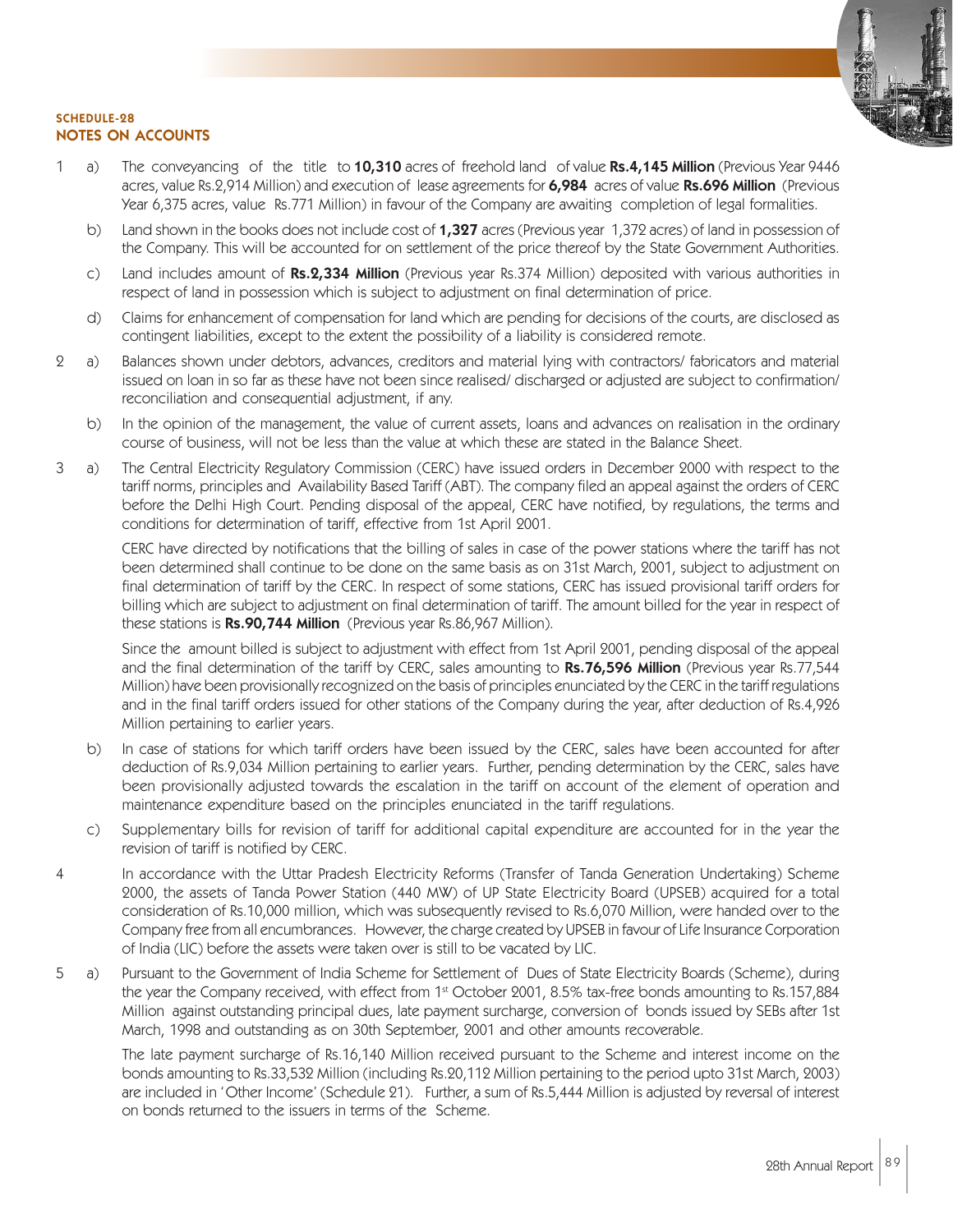The rebate due under the Scheme to the State Electricity Boards/Successor Entities for regular payment amounting to Rs.19,125 Million is accounted for as "Rebate under Scheme for Settlement of SEB dues" in "Interest and Finance Charges" (Schedule 25) including Rs.11,230 Million pertaining to earlier years.

- b) Under the aforesaid Scheme, Government of Jharkhand issued notification during December 2003 for issue of bonds with effect from 1st October 2001 for Rs.6,223 million towards outstanding dues and agreed late payment surcharge. In May 2004 the bonds have been issued with effect from 1<sup>st</sup> October 2001. Accordingly, the bonds of Rs.6,223 million, interest thereon of Rs.1,322 Million upto 31<sup>st</sup> March 2004, surcharge of Rs.1,629 million receivable and rebate of Rs.809 Million payable under the Scheme to the Jharkhand Electricity Board have been accounted for during the year.
- c) In terms of the bi-partite agreement dated 17<sup>th</sup> February 2004 entered between the Government of India and the Government of National Capital Territory of Delhi, having similar terms as the aforesaid Scheme, outstanding dues for the period March 1997 to September 2001 and agreed late payment surcharge of Delhi Vidyut Board amounting to Rs.10,603 Million were converted into interest bearing long term advance with effect from 1<sup>st</sup> October, 2001. The same has been shown as 'Loan to state government in settlement of dues from customers' under 'Loans and Advances' (Schedule 14). The late payment surcharge of Rs.2,972 Million received as part of the above agreement and interest on the long term advance amounting to Rs.2,253 million, including Rs.1,352 Million for the period upto 31st March 2003, have been accounted for and included in 'Other Income' (Schedule 21). The rebate due for regular payment in terms of the agreement amounting to Rs.1,378 Million is accounted for as "Rebate under scheme for Settlement of SEB dues" in "Interest and Finance Charges" (Schedule 25) including Rs.848 Million pertaining to earlier years.
- 6 During the year an agreement was entered into with Damodar Valley Corporation for settlement of outstanding dues and late payment surcharge. Out of the total late payment surcharge of Rs.1,357 million, Rs.900 million has been received during the year and balance Rs.457 million received in April 2004. The total late payment surcharge has been recognised as income during the year.
- 7 The Company has provided Rs. 3,382 Million (Previous year Rs. 2,807 Million) for amounts reimbursable to Government of India (GOI) in terms of Public Notice No. 38 dated 5<sup>th</sup> November, 1999 and Public Notice No. 42 dated 10<sup>th</sup> October, 2002 towards cash equivalent of the relevant deemed export benefits paid by GOI to the contractors for Talcher Super Thermal Power Project Stage-II, based on the details provided by the contractors.The GOI is yet to certify the aforesaid amount to be reimbursed by the Company and to furnish the procedural details to deposit the amount. Pending receipt of such certification and details from the GOI, no interest has been provided on the amounts to be reimbursed since there is no stipulation for payment of interest in the Public Notices cited above.
- 8 The effect on the accounts for the year due to changes in accounting policies is as under:

Rs. million

|                                                                                                                                                                                                                                                                                                                                                               | .                                |
|---------------------------------------------------------------------------------------------------------------------------------------------------------------------------------------------------------------------------------------------------------------------------------------------------------------------------------------------------------------|----------------------------------|
|                                                                                                                                                                                                                                                                                                                                                               | Impact on Profit<br>for the year |
| The Company hitherto charged depreciation as per the Electricity (Supply) Act,<br>1948 following the rates notified by the Central Electricity Regulatory Commission.<br>Consequent upon the repeal of the Electricity (Supply) Act, 1948 by the<br>Electricity Act, 2003, depreciation has been charged during the period as per<br>the Companies Act, 1956. | (4,653)                          |
| (ii) Due to Accounting Standard (AS) - 26 on 'Intangible Assets' becoming<br>mandatory w.e.f. 1st April 2003, the Company recognized the expenditure of<br>Rs.49 Million on software as 'Intangible Assets' to be amortised over a period of<br>three years, as against earlier policy of charging such expenditure to revenue.                               | 33                               |

9 Pursuant to Accounting Standard (AS) -26 'Intangible Assets' effective from 1<sup>st</sup> April, 2003, an amount of Rs.24 Million, being the expenditure on survey and investigation of new projects under the head ' Miscellaneous Expenditure (to the extent not written off or adjusted)' as on 1<sup>st</sup> April 2003, has been adjusted against the General Reserve. Such expenditure incurred during the year has been charged off.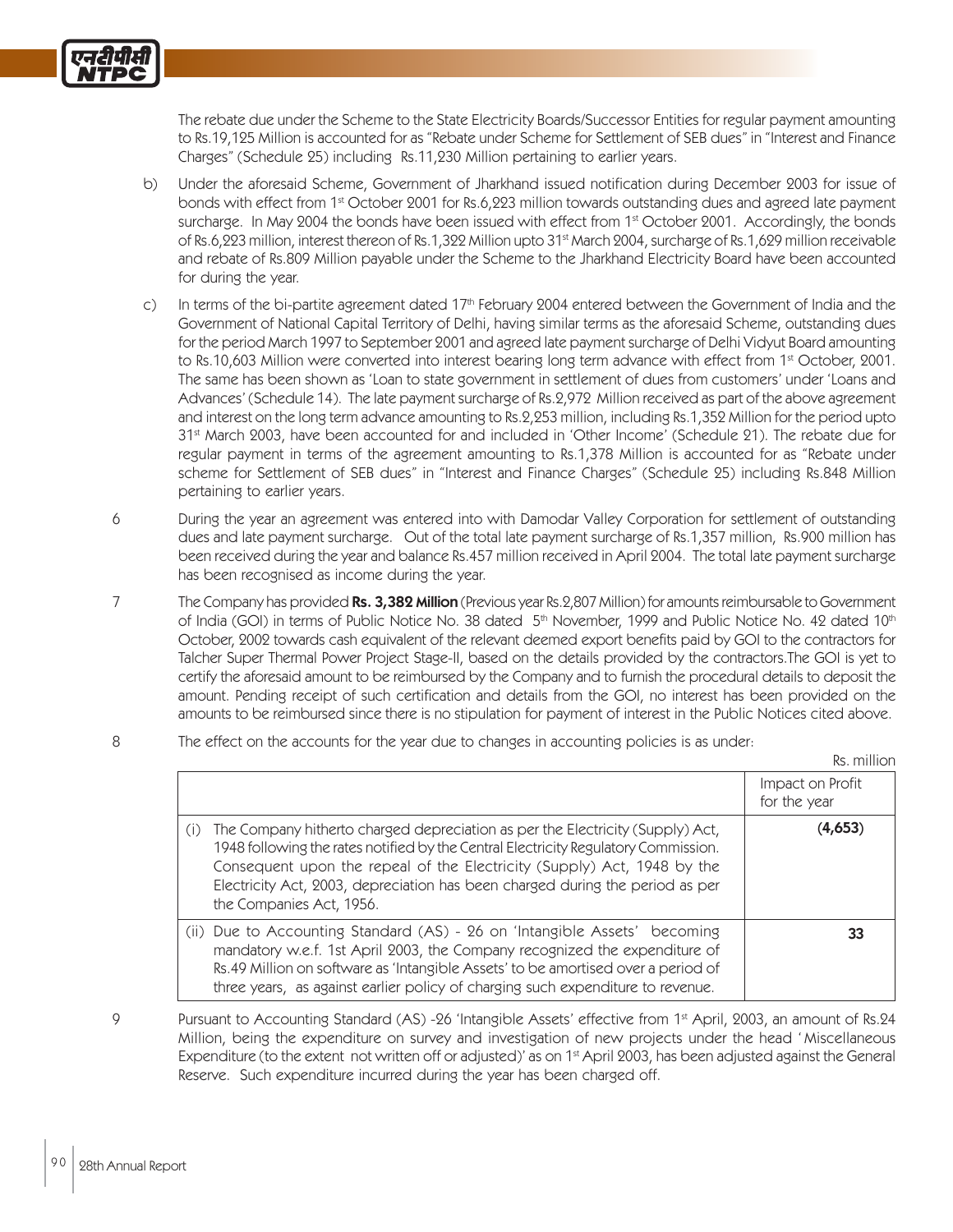- 10 The effect of foreign exchange fluctuation during the year is as under :
	- i) The amount of exchange difference (net) debited to the Profit & Loss Account is Rs.25 Million (Previous year Rs.36 Million).
	- ii) The amount of exchange difference adjusted to the carrying amount of fixed assets and Capital Work-in-Progress is Rs.1,411 Million (Previous year Rs.4,550 Million).
- 11 Borrowing costs capitalised during the year are **Rs.3,345 Million** (Previous Year Rs.3,159 Million)
- 12 Segment information
	- a) Business Segments :

The Company's principal business is generation and sale of bulk power to SEBs/State utilities. Other business includes providing consultancy, training and management development services.

- b) Segment Revenue and Expense : Revenue directly attributable to the segments is considered as Segment Revenue. Expenses directly attributable to the segments and common expenses allocated on a reasonable basis are considered as Segment Expenses.
- c) Segment Assets and Liabilities :

Segment assets include all operating assets in respective segments comprising of net fixed assets and current assets, loans and advances. Construction work-in-progress, construction stores and advances are included in unallocated corporate and other assets. Segment liabilities include operating liabilities and provisions.

|                                                                        |                          |                  |                        |                  |                        | Rs.million       |
|------------------------------------------------------------------------|--------------------------|------------------|------------------------|------------------|------------------------|------------------|
|                                                                        | <b>Business Segments</b> |                  |                        |                  | Total                  |                  |
|                                                                        | Generation               |                  | Others                 |                  |                        |                  |
|                                                                        | <b>Current</b><br>Year   | Previous<br>Year | Current<br><b>Year</b> | Previous<br>Year | Current<br><b>Year</b> | Previous<br>Year |
| Revenue:                                                               |                          |                  |                        |                  |                        |                  |
| Sale of Energy/Consultancy, Project<br>Management and Supervision fees | 188,178 *                | 190,019          | 341                    | 269              | 188,519                | 190,288          |
| Internal Consumption of Electricity                                    | 193                      | 187              |                        |                  | 193                    | 187              |
| Total                                                                  | 188,371                  | 190,206          | 341                    | 269              | 188,712                | 190,475          |
| Segment Result                                                         | 29,179#                  | 42,123           | 90                     | 42               | 29,269                 | 42,165           |
| Unallocated Corporate Interest and<br>Other Income                     |                          |                  |                        |                  | 39,211                 | 5,497            |
| Unallocated Corporate expenses,<br>interest and finance charges        |                          |                  |                        |                  | 9,583                  | 10,122           |
| Income Tax (Net)                                                       |                          |                  |                        |                  | 6,289                  | 1,464            |
| Profit after Tax                                                       |                          |                  |                        |                  | 52,608                 | 36,075           |
| Other information                                                      |                          |                  |                        |                  |                        |                  |
| Segment assets                                                         | 239,549                  | 344,825          | 551                    | 546              | 240,100                | 345,371          |
| Unallocated Corporate and other assets                                 |                          |                  |                        |                  | 356,246                | 148,035          |
| <b>Total assets</b>                                                    | 239,549                  | 344,825          | 551                    | 546              | 596,346                | 493,406          |
| Segment liabilities                                                    | 52,670                   | 25,700           | 231                    | 272              | 52,901                 | 25,972           |
| Unallocated Corporate and other liabilities                            |                          |                  |                        |                  | 182,569                | 152,035          |
| <b>Total liabilities</b>                                               | 52,670                   | 25,700           | 231                    | 272              | 235,470                | 178,007          |
| Depreciation                                                           | 20,042                   | 15,121           | 3                      | 3                | 20,045                 | 15,124           |
| Non-cash expenses other than Depreciation                              | 5,834                    | 4,295            | ÷                      |                  | 5,834                  | 4,295            |
| Capital Expenditure                                                    | 45,558                   | 37,683           | $\blacksquare$         | 1                | 45,558                 | 37,684           |

\* After adjustment of Rs.13,960 Million being deduction in Sales related to earlier years.

# Segment result would have been Rs.43,139 Million without the above reduction in Sales related to earlier years.

The Company has power stations located within the country and therefore, geographical segments are inapplicable.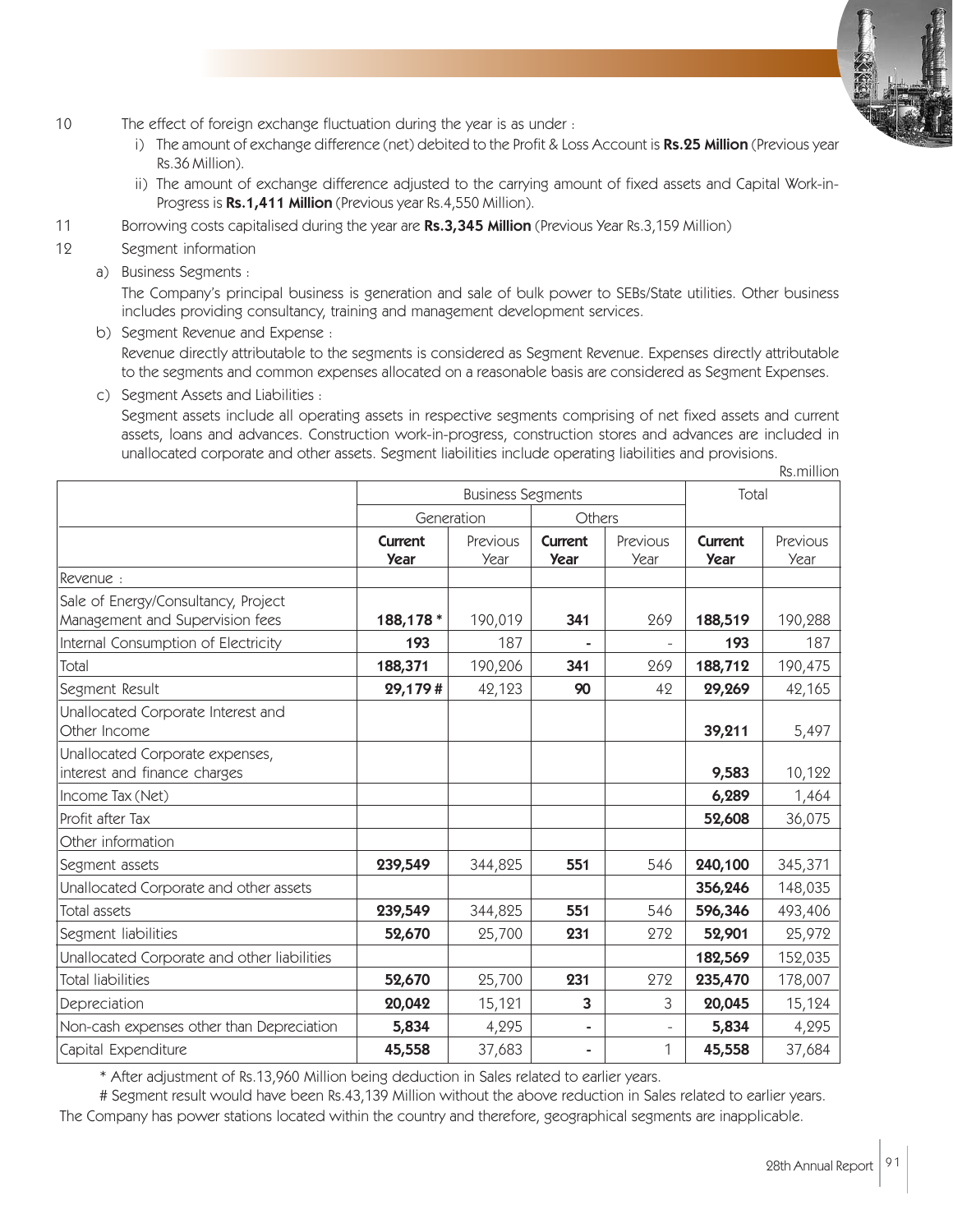

#### 13 Related Party disclosures

a) Related parties:

- i) List of Joint Ventures: Utility Powertech Ltd., NTPC-Alstom Power Services Private Ltd., Power Trading Corporation of India Ltd.
- ii) Key Management Personnel: Shri C.P. Jain **C.P. Jain** Chairman and Managing Director Shri B.N. Ojha Director (Operations) \* Shri K.K. Sinha **Director (Human Resources)** Shri P. Narasimharamulu Director (Finance) Shri T. Sankaralingam Director (Projects) Shri S.L. Kapur **Director (Technical)** Shri R.D. Gupta Director (Commercial) Shri Chandan Roy **Director (Operations)** \*Superannuated on 31st December 2003
- b) Transactions with the related parties at a (i) above are as follows:

|                              |                       |                          |           | Rs.million                |  |  |
|------------------------------|-----------------------|--------------------------|-----------|---------------------------|--|--|
| Particulars                  |                       | Transactions             |           | <b>Outstanding Amount</b> |  |  |
|                              | <b>Current Year</b>   | Previous Year            | 31.3.2004 | 31.3.2003                 |  |  |
| Contracts for Works/Services |                       |                          |           |                           |  |  |
| - Received by the Company    | 661                   | 764                      | Q*        | $67*$                     |  |  |
|                              |                       |                          | $109**$   | 199**                     |  |  |
|                              |                       |                          |           |                           |  |  |
| - Provided by the Company    | 5                     | 6                        | $4*$      | $1*$                      |  |  |
|                              |                       |                          |           |                           |  |  |
| Contribution towards equity  | 60                    | $\overline{\phantom{0}}$ | 160       | 40                        |  |  |
| Deputation of employees      | $\boldsymbol{\Omega}$ | 4                        | $4*$      | $1*$                      |  |  |

\* Outstanding amount recoverable

\*\* Outstanding amount payable

c) Remuneration to key management personnel is Rs.8 Million (previous year Rs.8 million) and amount of dues outstanding as on 31<sup>st</sup> March 2004 are Rs.1 Million (previous year Rs.467,792/-)

#### 14 Disclosure regarding Leases

a) Finance Leases :

The Company has taken on lease certain vehicles and has the option to purchase the vehicles as per terms of the lease agreements, details of which are as under:

Rs.million

|    |                                                     |                              | .    |
|----|-----------------------------------------------------|------------------------------|------|
|    |                                                     | As at 31 <sup>st</sup> March |      |
|    |                                                     | 2004                         | 2003 |
| a) | Outstanding balance of minimum lease payments       |                              |      |
|    | • Not later than one year                           |                              |      |
|    | • Later than one year and not later than five years |                              |      |
|    | Total                                               |                              |      |
| b) | Present value of (a) above                          |                              |      |
|    | • Not later than one year                           |                              |      |
|    | • Later than one year and not later than five years |                              |      |
|    | Total                                               |                              |      |
|    | Finance Charges                                     |                              |      |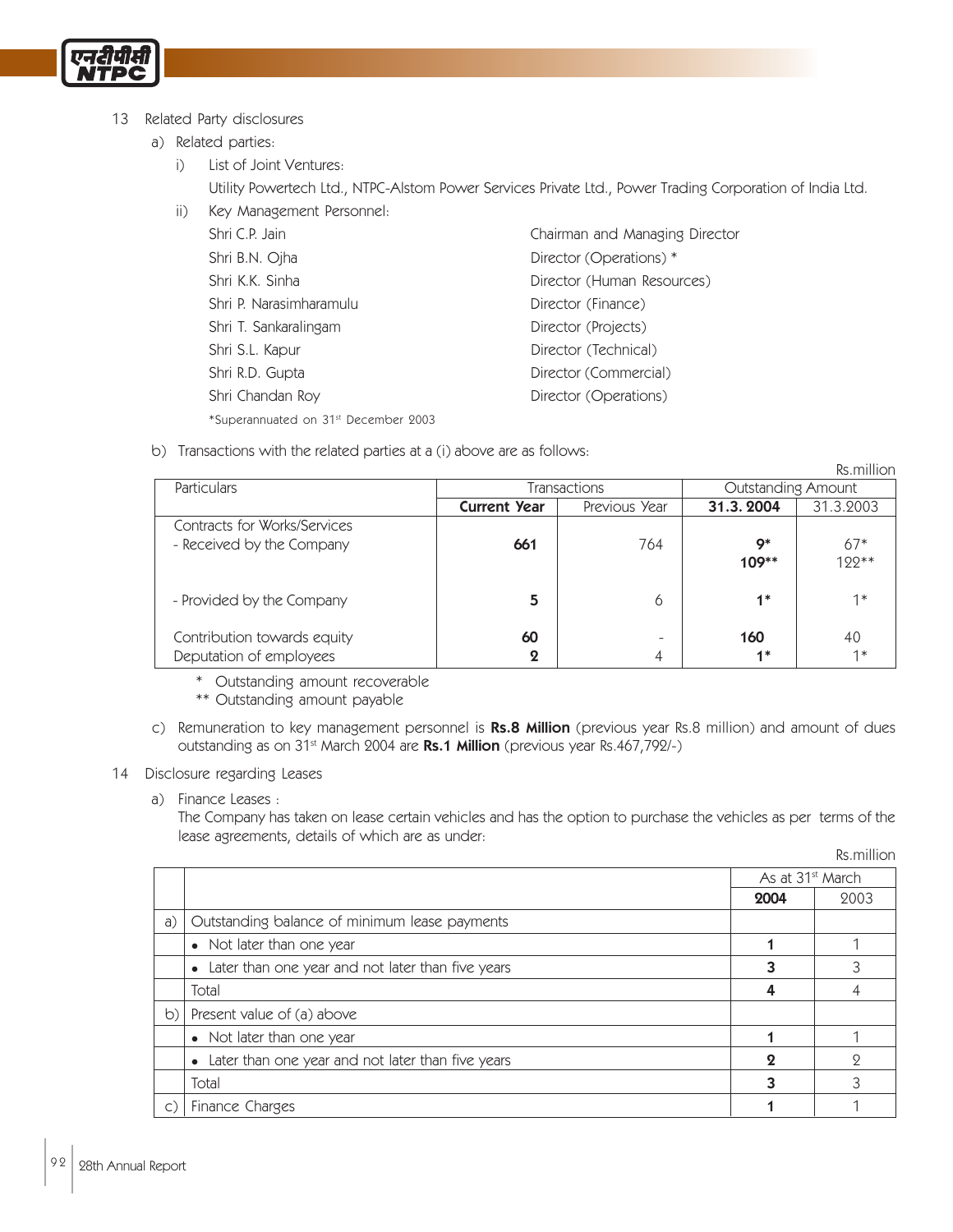

b) Operating leases :

The company's significant leasing arrangements are in respect of operating leases of premises for residential use of employees, offices and guest houses/transit camps. These leasing arrangements are usually renewable on mutually agreed terms but are not non-cancellable. Employees' remuneration and benefits include Rs.150 Million (Previous year Rs.136 Million) towards lease payments, net of recoveries, in respect of premises for residential use of employees. Lease payments in respect of premises for offices and guest house/transit camps are shown as Rent in Schedule 23 – Generation, Administration and other expenses. Miscellaneous income in schedule 21 – Other Income, include Rs.36 Million (Previous year Rs.32 Million) towards sub-lease payments received/ recoverable.

15 Earnings Per Share

The elements considered for calculation of Earning Per Share (Basic and Diluted) are as under:

|                                                              | <b>Current Year</b> | Previous year |
|--------------------------------------------------------------|---------------------|---------------|
| Net Profit after Tax used as numerator (Rs.Million)          | 52,608              | 36,075        |
| Weighted Average number of equity shares used as denominator | 7,812,549,400       | 7,812,549,400 |
| Earning Per Share (Rupees) - Basic and Diluted               | 6.73                | 4.62          |
| Face value per share (Rupees)                                | 10.00               | 10.00         |

16 The item-wise details of Deferred tax liability (net) are as under:

|                                                      |            | (Rs.million) |
|------------------------------------------------------|------------|--------------|
|                                                      | 31.03.2004 | 31.03.2003   |
| Deferred Tax Liability                               |            |              |
| Difference of Book depreciation and Tax depreciation | 60,901     | 49,610       |
| ii) Others                                           | 787        | 3,879        |
|                                                      | 61,688     | 53,489       |
| Less: Deferred Tax Assets                            |            |              |
| Provisions disallowed for tax purposes               | 8,582      | 8,581        |
| ii) Disallowed u/s 43B of the Income Tax Act, 1961   | 826        | 529          |
|                                                      | 9,408      | 9,110        |
| Deferred Tax Liability (Net)                         | 52,280     | 44,379       |

The net increase in the deferred tax liability of Rs.7,901 million has been charged to Profit and Loss Account. However, the same is recoverable from customers.

- 17 Provision for taxation includes Rs.7,134 Million (Previous year Rs.2,601 million) and Income Tax recoverable includes Rs.2,393 Million (Previous year Rs.2,763 million) on account of adjustments towards earlier years.
- 18 Research and Development expenditure charged to revenue during the year is Rs.46 Million (Previous year Rs.46 Million).
- 19 Interests in Joint Ventures:

| Company                                     | Proportion of ownership<br>interest as on 31 <sup>st</sup> March |       |
|---------------------------------------------|------------------------------------------------------------------|-------|
|                                             | 2004                                                             | 2003  |
| Utility Powertech Limited                   | 50%                                                              | 50%   |
| NTPC-Alstom Power Services Private Ltd.     | 50%                                                              | 50%   |
| Power Trading Corporation of India Ltd.     | 8%                                                               | 8.28% |
| NTPC-SAIL Power Company Private Ltd.        | 50%                                                              | 50%   |
| Bhilai Electric Supply Company Private Ltd. | 50%                                                              | 50%   |
| NTPC Tamilnadu Energy Ltd.                  | 50%                                                              |       |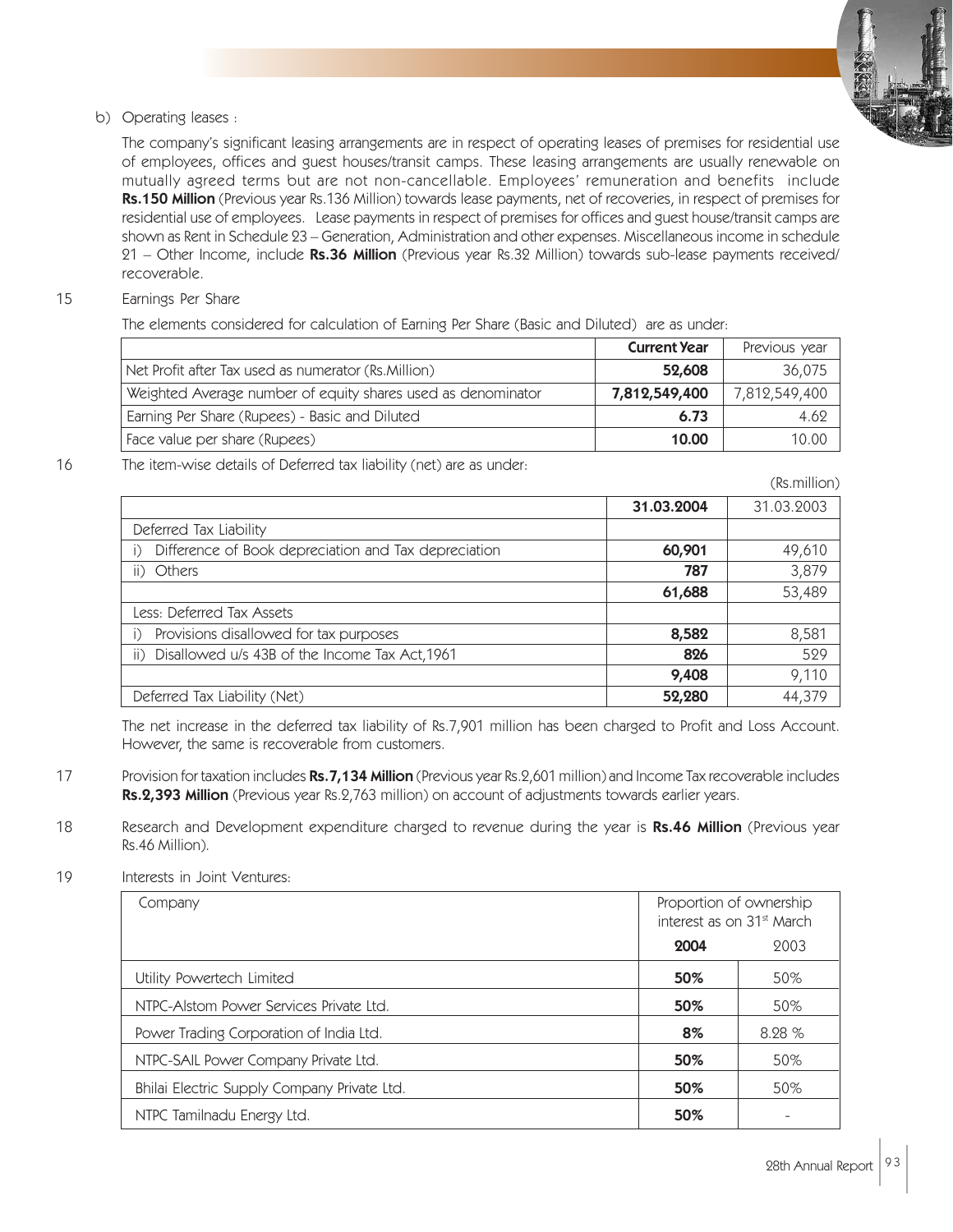The above joint venture companies are incorporated in India. The Company's share of the assets and liabilities as on 31<sup>st</sup> March and income and expenses for the year in respect of joint venture entities are given below:

Rs.million

|             |                                           |                     | <b>NS.ITIIIIUII</b> |
|-------------|-------------------------------------------|---------------------|---------------------|
|             |                                           | 31.03.2004          | 31.03.2003          |
| $\forall$   | Assets                                    |                     |                     |
|             | Long Term Assets                          | 2,056               | 2,208               |
|             | <b>Current Assets</b>                     | 1,591               | 1,015               |
|             | Total                                     | 3,647               | 3,223               |
| B           | Liabilities                               |                     |                     |
|             | Long Term Liabilities                     | 1,749               | 1,804               |
|             | <b>Current Liabilities and Provisions</b> | 848                 | 484                 |
|             | Total                                     | 2,597               | 2,288               |
| $\mathsf C$ | Contingent Liabilities                    | 25                  | $\mathbf 2$         |
| D           | Capital Commitments                       | 130                 | 16                  |
|             |                                           | <b>Current Year</b> | Previous Year       |
| E           | Income                                    | 3,955               | 2,434               |
| F           | Expenses                                  | 3,708               | 2,225               |

The Company has given guarantee in favour of bankers of Utility Powertech Ltd. for an amount of Rs.24 Million (Previous year Rs.24 Million) for bank guarantee limits.

- 20 The pre-commissioning expenses during the year amounting to Rs.745 Million (Previous Year Rs.2,325 Million) have been included in Fixed Assets/Capital work-in-progress after adjustment of pre-commissioning sales of Rs.436 Million (Previous Year Rs 2,129 Million) during the corresponding period, resulting in a net pre-commissioning expenditure of Rs.309 Million (Previous Year Rs.197 Million).
- 21 List of Small Scale Industrial undertaking to whom payment is outstanding for more than 30 days as on 31st March, 2004, to the extent available to the Company, is as under:M/s Acme Engineers, Adarsh Engineering Works, Aditya Air Products Pvt Ltd., Agromore (P) Ltd., Aki Industrial Engineers, Aki Industries, Amio Engg Concern, Angel Eng. Co., Arf Engineers Ltd, Aryan Engineering, Ashutosh Castings Ltd., Balaji Alum Industries, Balaji Industrial Product, Bhavesh Corporation, Bihar Gases, Central India Engineers, Chemco Rubber Liners, Chemfarm Industries, Cir-Q-Tech Tako, Cyclo Electric Devices, Dahyaalal Karia & Co., Dassnagar Engg Concern, Dheeraj Engg Works, Dresser Valve India Pvt., Eldee Mechanical Works,Elastomeric Engineers, Flu Tef Insulation, Gangotri Turbo, Gaurav Techno Electric, Gopal Steam Printing Works, H.Guru Instruments, H.K.Co, Hyderabad Castings Ltd., India Oil Seals & Synthetic Products, Industrial Instrumentation, Insha Plastic Industries, Integral Pneumatic Co Pvt. Ltd., Invincible Eng Co, Jeco Industries, Just Machine Tools, Jyothi Industries, Kalpana Gears Pvt Ltd., Kay Bee Salts, Kunal Industries, Makers, Maruti Techno Rubber Pvt. Ltd., Metal & Engg Ent, Mihir Rubber Products, Niki Chemical Industries,New Age Industries, Northern Alloys Bhavnagar, Oap, Orieng Cement, Osic,Paitandi Fluorocabon Seales, Poweraid (India) Pvt Ltd., Prabhu Industries ,Quality Engrs ,R.K.Engg., Radiant Cables Pvt. Ltd., Raju Gas Co. Pvt. Ltd., Rameswar Iron Foundry, Rasyantrik Udyog, Reliance Fire & Safety Eq, S.D.Fine Chemical Ltd., Sap Industries, Shree Hans Alloys Ltd, Smap Enginnering Pvt Ltd, Sri Durga Sundara Govinda, Steam & Mining Industries, Switzer Instrument Limited, Technofab India, The Coimbatore Combustion, Vishaka Machine Spares, Vishal Structute Febricators, Welfit Flexibles, Welfit Flexibles & Hydrau.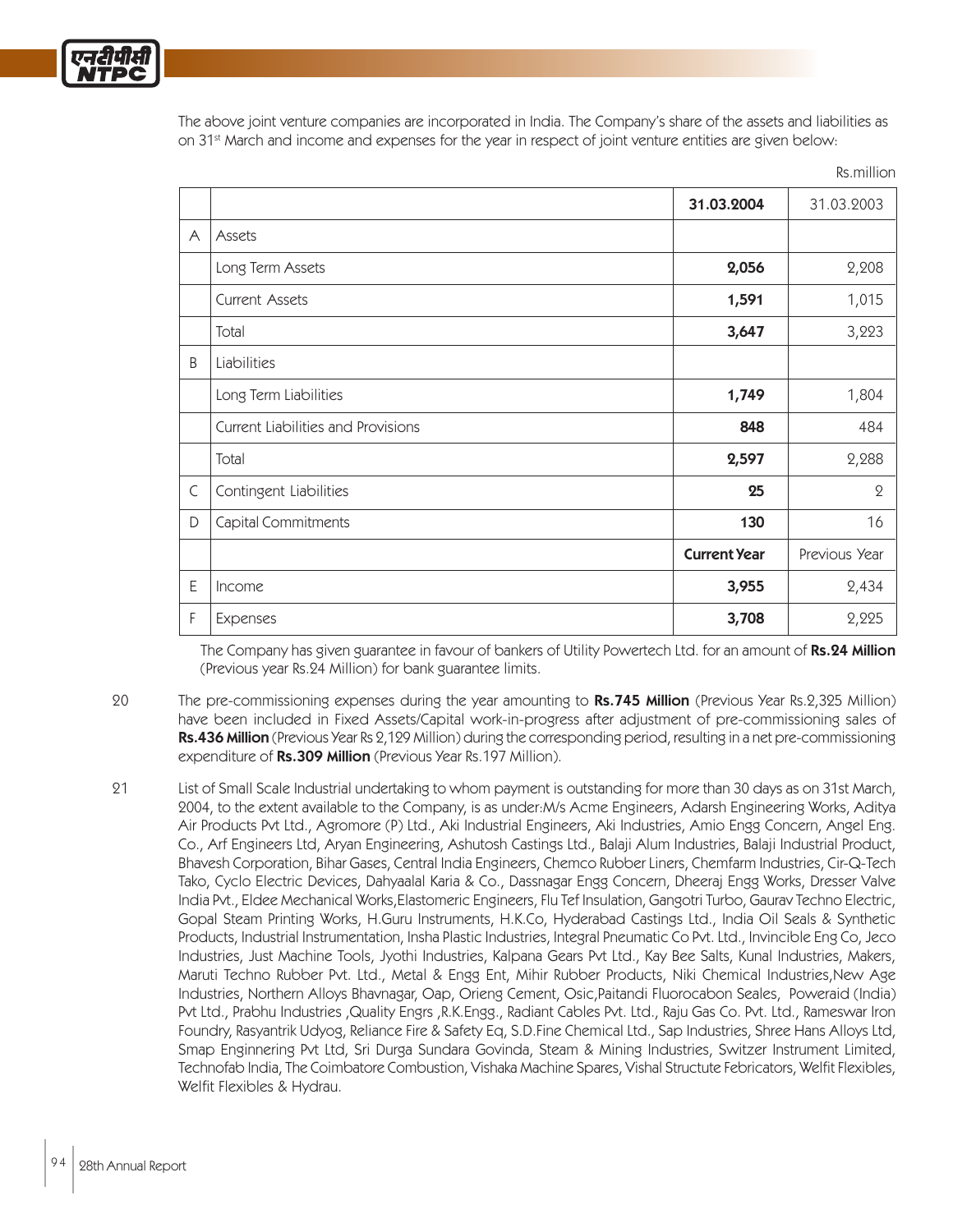- 22 Estimated amount of contracts remaining to be executed on capital account and not provided for is Rs.87,465 Million (Previous year Rs.61,836 Million).
- 23 Managerial Remuneration paid/ payable to Directors

|                                                                                   | <b>Current year</b> | (Rs.million)<br>Previous year |  |
|-----------------------------------------------------------------------------------|---------------------|-------------------------------|--|
| Salaries & allowances                                                             | Ô                   |                               |  |
| Contribution to provident fund & other funds including gratuity & group insurance |                     |                               |  |
| Other benefits                                                                    |                     |                               |  |
| Directors' fees                                                                   | $\ast$              | $\ast$                        |  |

#### \* Rs.1,50,000/- (Previous year Rs.80,000/-)

In addition to the above remuneration the whole time Directors have been allowed the use of staff car including for private journeys on payment of Rs.780/- per month, as contained in the Ministry of Finance (BPE) Circular No.2 (18)/ pc/64 dt.29.11.64, as amended.

| 24 | Licensed and Installed Capacities:<br>(As certified by Management)<br>Licensed Capacity - Not applicable |                                                                                     |         | <b>Current year</b> | Previous year |  |  |  |
|----|----------------------------------------------------------------------------------------------------------|-------------------------------------------------------------------------------------|---------|---------------------|---------------|--|--|--|
|    | Installed Capacity (MW Commercial units)                                                                 |                                                                                     |         | 21,497              | 20,497        |  |  |  |
| 25 |                                                                                                          | Quantitative information in respect of Generation and Sale of Electricity (in MUs): |         |                     |               |  |  |  |
|    | a) Pre-commissioning period :                                                                            |                                                                                     |         |                     |               |  |  |  |
|    | Generation                                                                                               |                                                                                     |         | 1,113               | 2,577         |  |  |  |
|    | Sales                                                                                                    |                                                                                     |         | 990                 | 2,401         |  |  |  |
|    | Commercial period :<br>b)                                                                                |                                                                                     |         |                     |               |  |  |  |
|    | Generation                                                                                               |                                                                                     |         | 148,048             | 138,276       |  |  |  |
|    | Sales                                                                                                    |                                                                                     |         | 138,012             | 129,288       |  |  |  |
|    | c) Value of imports calculated on CIF basis (Rs.million):                                                |                                                                                     |         |                     |               |  |  |  |
|    | Capital goods<br>$\big  \big $                                                                           |                                                                                     |         | 372                 | 529           |  |  |  |
|    | ii) Spare parts                                                                                          |                                                                                     |         | 886                 | 604           |  |  |  |
|    | Expenditure in foreign currency (Rs.million):<br>d)                                                      |                                                                                     |         |                     |               |  |  |  |
|    | Professional and Consultancy fee<br>i                                                                    |                                                                                     |         | 27                  | 44            |  |  |  |
|    | Interest<br>$\overline{ii}$                                                                              |                                                                                     |         | 1,874               | 2,070         |  |  |  |
|    | iii) Others                                                                                              |                                                                                     |         | 11,433              | 13,017        |  |  |  |
|    | e) Value of Components, Stores and Spare parts consumed (Rs.million):                                    |                                                                                     |         |                     |               |  |  |  |
|    |                                                                                                          | %age                                                                                | Amount  | %age                | Amount        |  |  |  |
|    | Imported<br>$\bigcap$                                                                                    | 0.37                                                                                | 466     | 0.52                | 598           |  |  |  |
|    | Indigenous (including fuel)<br>$\mathsf{ii}$ )                                                           | 99.63                                                                               | 125,337 | 99.48               | 113,394       |  |  |  |
|    | Earnings in foreign exchange (Rs.million):<br>f                                                          |                                                                                     |         |                     |               |  |  |  |
|    | Consultancy<br>$\big  \big $                                                                             |                                                                                     |         |                     | 1             |  |  |  |
|    | Interest<br>$\overline{ii}$                                                                              |                                                                                     |         | $\boldsymbol{2}$    | $\mathbf 2$   |  |  |  |
|    | iii) Others                                                                                              |                                                                                     |         | 1                   | 1             |  |  |  |
| 26 | Previous year's figures have been regrouped/rearranged wherever necessary.                               |                                                                                     |         |                     |               |  |  |  |

27 Information pursuant to Part IV of Schedule VI of the Companies Act, 1956.